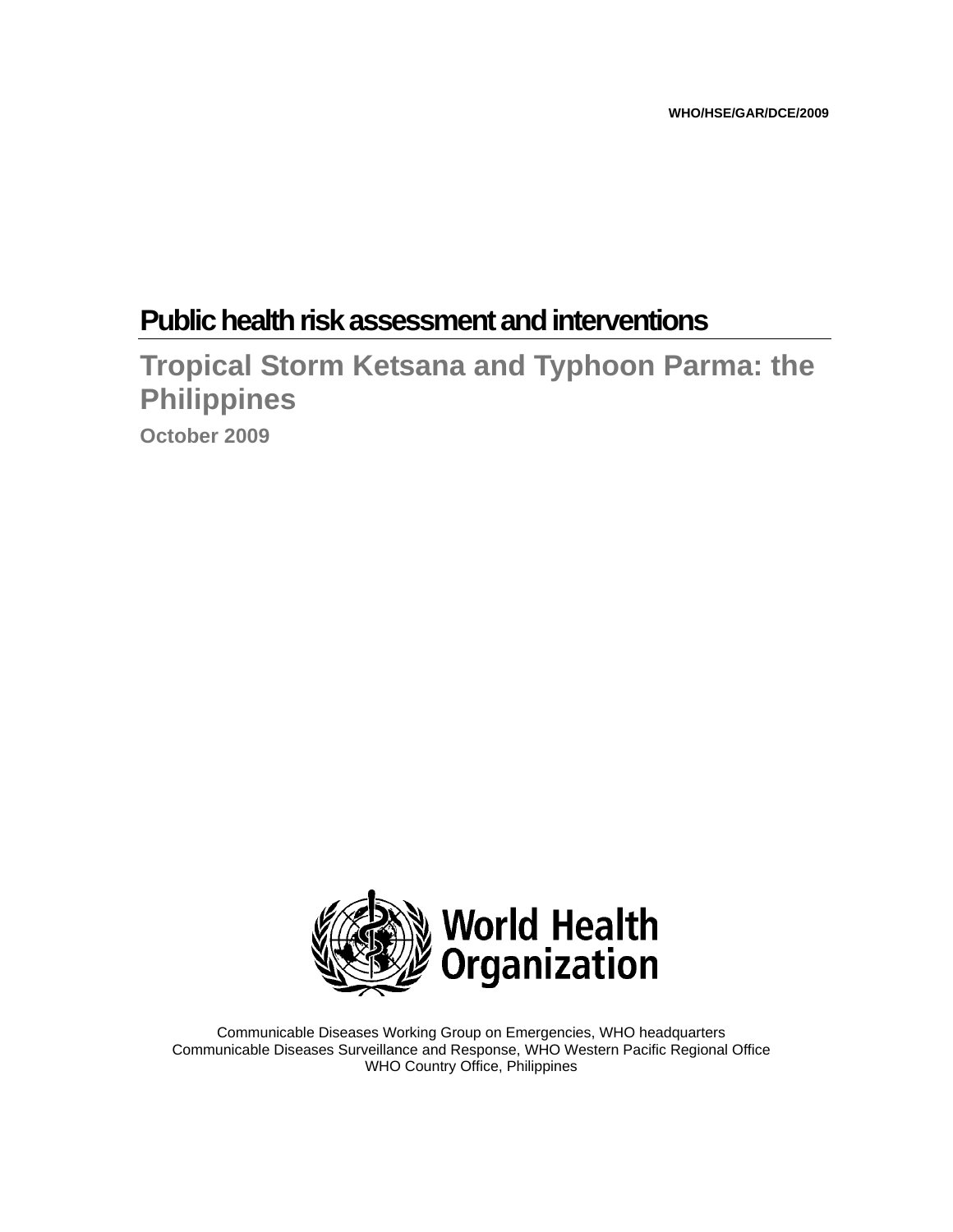#### **© World Health Organization 2009**

All rights reserved.

The designations employed and the presentation of the material in this publication do not imply the expression of any opinion whatsoever on the part of the World Health Organization concerning the legal status of any country, territory, city or area or of its authorities, or concerning the delimitation of its frontiers or boundaries. Dotted lines on maps represent approximate border lines for which there may not yet be full agreement.

The mention of specific companies or of certain manufacturers' products does not imply that they are endorsed or recommended by the World Health Organization in preference to others of a similar nature that are not mentioned. Errors and omissions excepted, the names of proprietary products are distinguished by initial capital letters.

All reasonable precautions have been taken by the World Health Organization to verify the information contained in this publication. However, the published material is being distributed without warranty of any kind, either express or implied. The responsibility for the interpretation and use of the material lies with the reader. In no event shall the World Health Organization be liable for damages arising from its use.

For further information, please contact:

Disease Control in Humanitarian Emergencies Department of Global Alert and Response World Health Organization 1211 Geneva 27 Switzerland

Fax: (+41) 22 791 4285 cdemergencies@who.int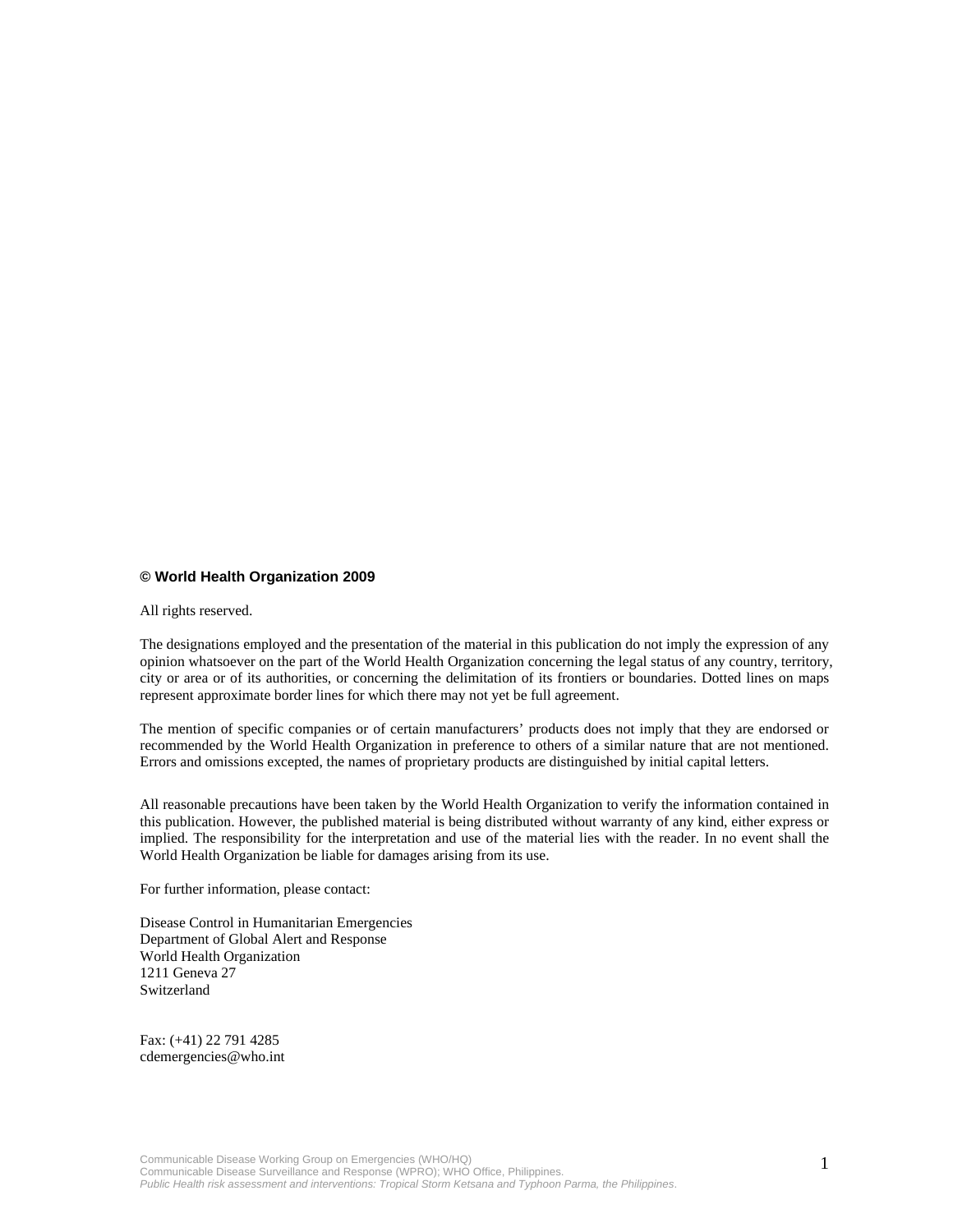# **Contents**

# **Acknowledgements**

| 1. Background and risk factors                                  | 5  |
|-----------------------------------------------------------------|----|
| 2. Priority diseases                                            | 7  |
| 3. Specific priority interventions for immediate implementation | 13 |
| 4. Information sources                                          | 20 |
| 5. WHO-recommended case definitions                             | 26 |
| 6. Staff Health                                                 | 28 |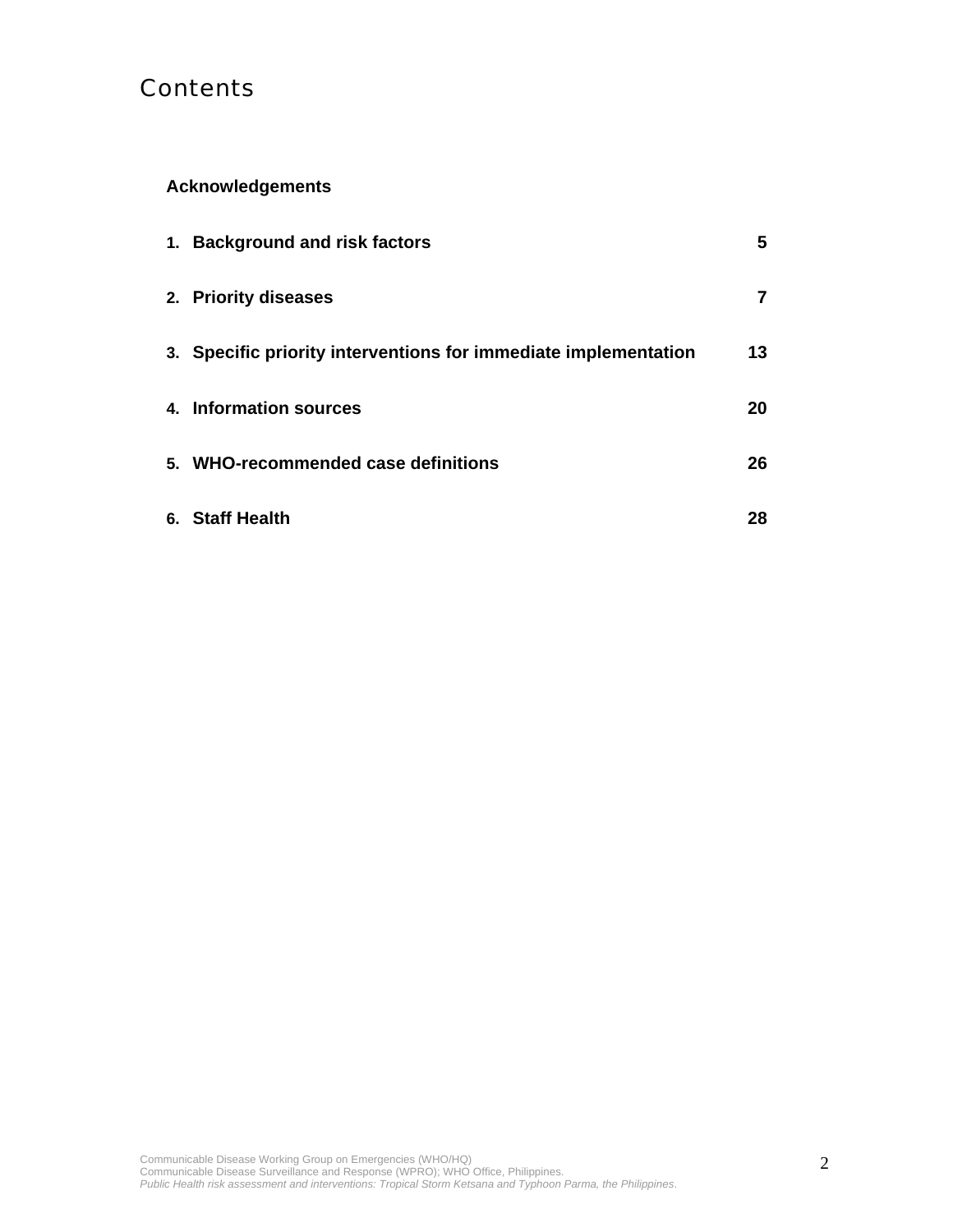# Acknowledgements

This public health risk assessment was compiled jointly by the unit on Disease Control in Humanitarian Emergencies (DCE), part of the Global Alert and Response Department (GAR) in the Health Security and Environment cluster (HSE), in collaboration with the Health Action in Crises (HAC) cluster at World Health Organization (WHO) Headquarters, and supported by the Department of Communicable Disease Surveillance and Response and the Emergency and Humanitarian Action unit in the WHO Regional Office for the Western Pacific and the WHO Country Office of the Philippines.

The risk assessment was developed by the Communicable Diseases Working Group on Emergencies (CD-WGE) at WHO headquarters. The CD-WGE provides technical and operational support on communicable disease issues to WHO regional and country offices, ministries of health, other United Nations agencies, and nongovernmental and international organizations. The Working Group includes the departments of Global Alert and Response (GAR), Food Safety, Zoonoses and Foodborne Diseases (FOS), Public Health and Environment (PHE) in the Health Security and Environment (HSE) cluster; the Special Programme for Research and Training in Tropical Diseases (TDR); the Global Malaria Programme (GMP), Stop TB (STB), HIV/AIDS and Control of Neglected Tropical Diseases in the HTM cluster; the departments of Child and Adolescent Health and Development (CAH), Immunizations, Vaccines and Biologicals (IVB) in the Family and Community Health (FCH) cluster; Injuries and Violence Prevention (VIP) and Nutrition for Health and Development (NHD) in the Noncommunicable Diseases and Mental Health (NMH) cluster; Health and Medical Services (HMS) and Security Services (SEC) in the General Management (GMG) cluster, and the cluster of Health Action in Crises (HAC) and the Polio Eradication Initiative (POL) as a Special Programme in the Office of the Director General.

DCE gratefully acknowledges the current and previous collaboration and input of the disease-specific focal points of the CD-WGE, the WHO Regional Office for the Western Pacific and the Country Office of the WHO Representative for Philippines, which have made the production of this profile possible.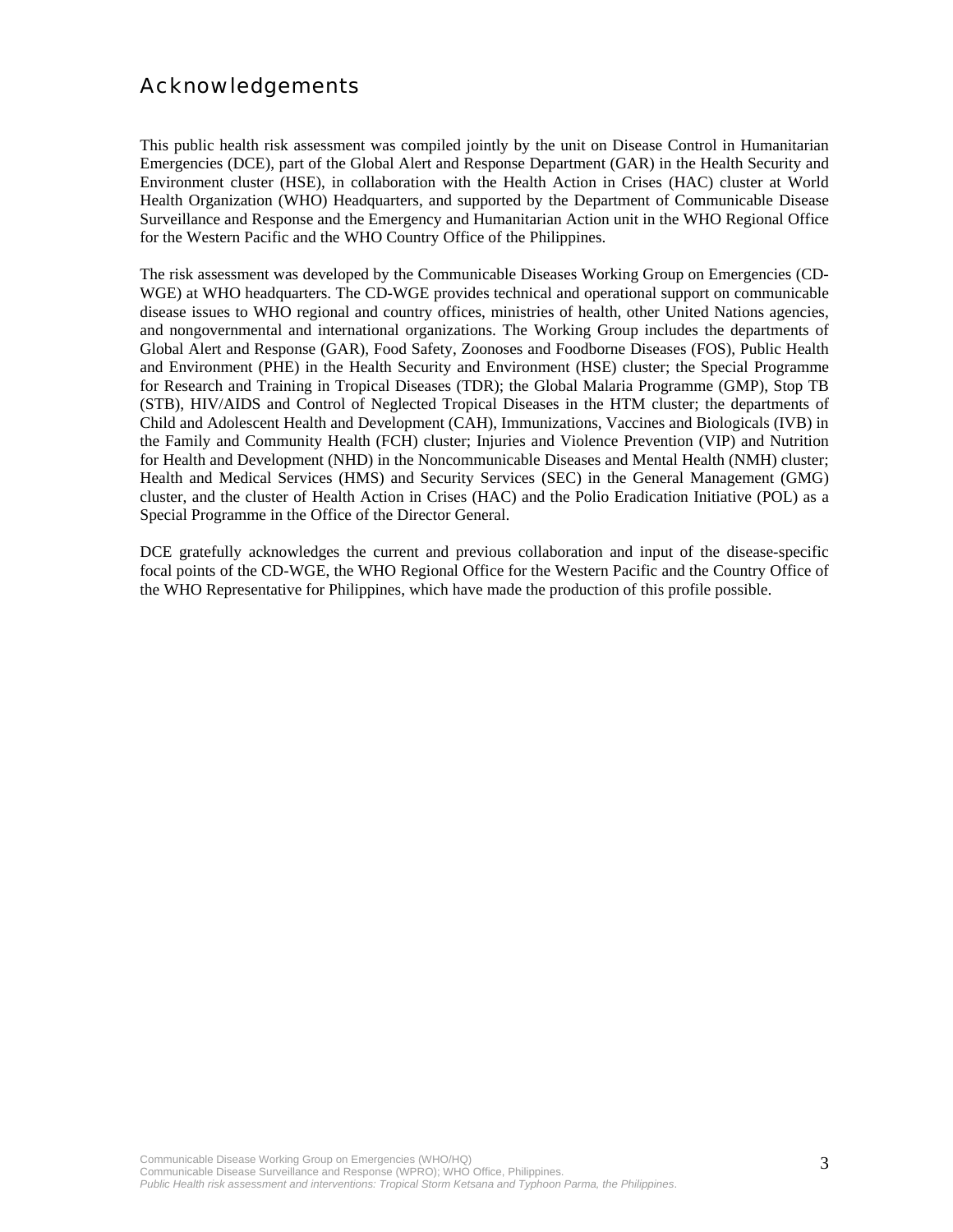# Preface

The purpose of this public health risk assessment is to provide health professionals in United Nations agencies, nongovernmental organizations, donor agencies and local authorities currently working with populations affected by the emergency in the Philippines, with up-to-date technical guidance on the major public health threats faced by the flood-affected population.

The topic areas addressed have been selected on the basis of the burden of morbidity, mortality and potential for increase in the area.

Public health threats represent a significant challenge to those providing health-care services in this evolving situation. It is hoped that this risk assessment will facilitate the coordination of activities between all agencies working among the populations currently affected by the crisis.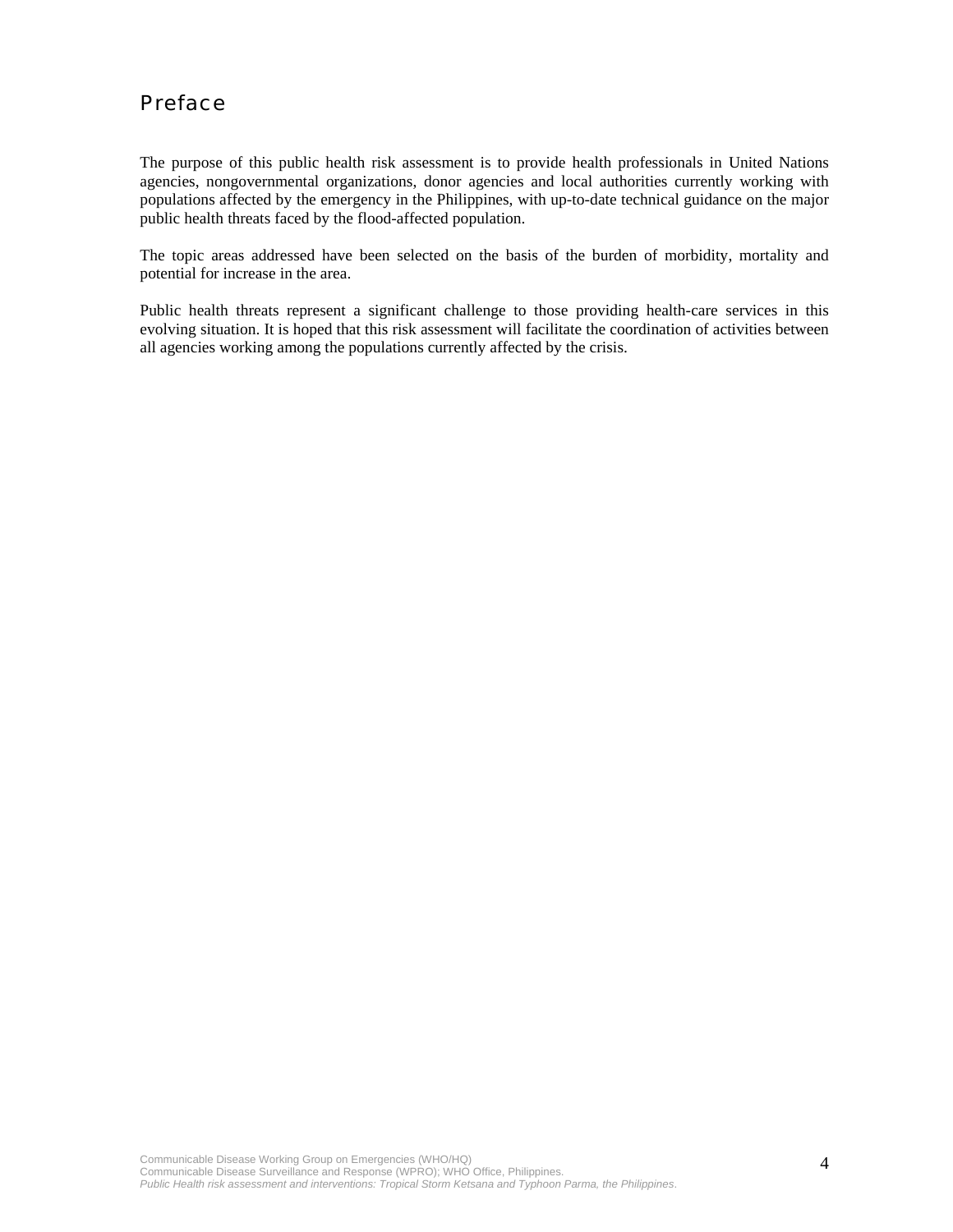# 1. BACKGROUND AND RISK FACTORS

The Philippines is an archipelago located in the western Pacific; the capital and main port of entry is Manila.

The country comprises more than 7 000 islands with a total land area of approximately 300 000 square kilometres. There are three main groups of islands – Luzon in the north, Visayas in the central zone and Mindanao in the South. The country generally has a tropical climate with a wet season from June to November, cooler and dry from December to February, and hot and dry from March to May.

In 2007 the population of the Philippines was 88 million. The annual per capita income is USD 3 430 with a ranking of 102/179 on the UNDP Human Development Index 2007. In 2005, 23% of the population existed on less than USD1.25 per day.

On 26 September 2009, Tropical Storm Ketsana (known locally as Ondoy) hit Luzon island, including Manila, with wind gusts of up to 120 kph. The storm brought torrential rain (estimated 45 cm in 24 hours) which flooded villages and roads and forced thousands of families to seek shelter in evacuation centers. Six metre-high flood waters were reported in parts of Manila. The Cordillera Autonomous Region (CAR) and 25 provinces in Luzon were affected by flooding, with many landslides reported. Thousands of families were displaced and housed in evacuation sites in the heavily affected regions of Metro Manila, Central Luzon and CALABARZON region.

On 3 October, a second event, Typhoon Parma, made landfall north of Manila and compounded the situation. This storm displaced over 35 000 additional people to 188 evacuation centres.

As of 6 October, the National Disaster Coordinating Council (NDCC) reported that over 3 million people had been affected with more than 350 000 located in over 500 evacuation shelters. Over 290 deaths were reported.

The President of the Philippines has declared a state of national calamity and announced that the priorities of its relief operations are to implement and execute medical assistance and relief. Health issues are of major concern in districts affected by flooding.

According to estimates from the Department of Health (DoH), health facilities have sustained extensive damage ranging from submerged ground floors to damage and destruction of medical supplies and equipment, records, and office equipment. DoH reports the majority of hospital operations have now resumed and hospitals have been instructed to provide free service to victims. In addition, the capacity of the surveillance system to detect and respond to epidemics has been further weakened.

An initial rapid needs assessment conducted by the Government with the support of humanitarian partners identified priorities by region. Initial reports prioritized water, sanitation and hygiene issues, as well as emergency medicines and both food and non-food items for the displaced populations.

Given the structural damage to water facilities caused by the flooding, there is a high risk of waterborne diseases among the displaced populations. In addition, extensive damage to infrastructure and distribution systems, as well as to power supplies, render the safe preparation of food virtually impossible, posing an additional risk of foodborne diseases. Water purification units, hygiene kits, essential medicines, and rehydration fluids are urgently needed and have been requested by the Government.

Although noncommunicable diseases have recently replaced communicable diseases as the major causes of morbidity and mortality in the Philippines, in the wake of the flooding and mass population displacement the control of communicable diseases has now become an urgent priority.

Guidance for donors on donations of drugs and medical supplies has been developed by WHO in consultation with over 100 humanitarian organizations and experts (see Sections 2.6, ix, and 4, *Guidelines*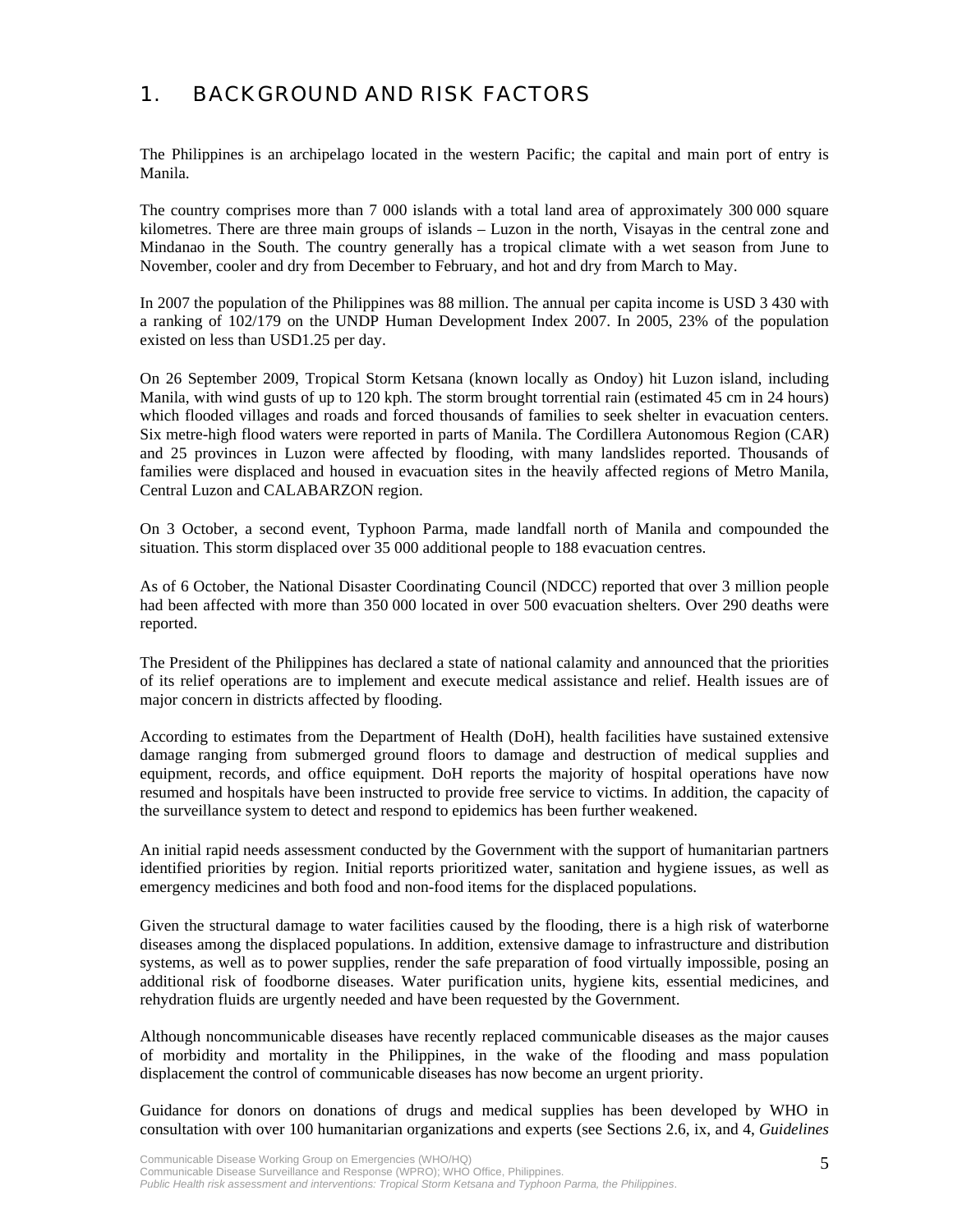*for Drug Donations*). These guidelines will help to ensure that the donations are used to maximum effect for the affected population in the Philippines and will help to prevent stockpiling of unwanted medicines and medical supplies.

#### Factors increasing risks to health

- 1. **Interruption of safe water, sanitation and cooking facilities** due to disruption of electricity and fuel supplies. The populations displaced are at immediate and high risk of outbreaks of water/sanitation/hygiene-related and foodborne diseases such as **cholera, typhoid fever, shigellosis due to** *Shigella dysenteriae* **type 1 (Sd1), and hepatitis A and E.**
- 2. **Population displacement with overcrowding.** Populations in the affected areas and relief centres have a potentially higher risk of acquiring **acute respiratory infections (ARI)** associated with crowding. Increased risk of **measles and meningitis** is also associated with overcrowding.
- 3. **Increased exposure to disease vectors.** Displacement of populations can result in increased exposure to disease-carrying vectors, increasing the risk of **malaria** and **dengue** as well as other less commonly reported illnesses such as **Japanese encephalitis, hantavirus and chikungunya**. Flooding may initially flush out **mosquito breeding**, which can restart when the waters recede. The lag time is usually around 6-8 weeks before the onset of increased malaria or dengue transmission.
- 4. **Malnutrition and communicable diseases.** The combination of malnutrition and communicable diseases creates the potential for a significant public health problem, particularly in infants and children. Malnutrition compromises natural immunity, leading to more frequent, severe and prolonged episodes of infections. Severe malnutrition often masks symptoms and signs of communicable diseases, making prompt clinical diagnosis and early treatment more difficult.
- 5. **Disruption of critical services** is of immediate concern, including the damage to infrastructure and the disruption of the health, social and security networks caused by flooding. This can prevent access both to the usual services as well as to the emergency medical, surgical and obstetric services put in place in response to this emergency.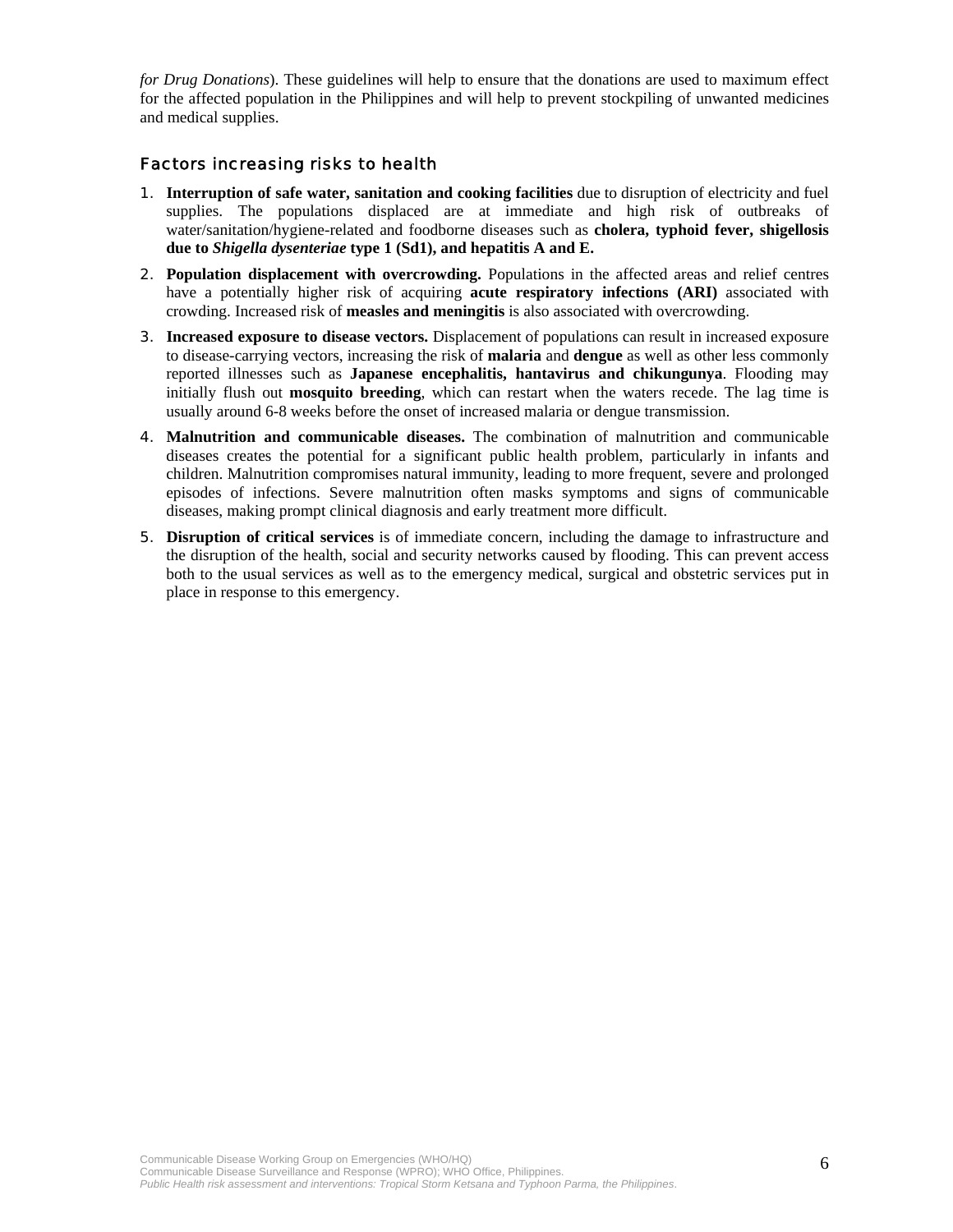# 2. PRIORITY DISEASES

### 2.1 Wounds and injuries

**Wounds and injuries** are frequently associated with the immediate post-flooding period due to navigating floodwaters, displacement of hazards, or from near-drowning. Survivors of near-drowning may have complications such as aspiration pneumonia. Injuries may also result from being swept by floodwaters through collapsed structures and debris. The management of all injuries may be complicated by delays in presenting for care and limited access of skilled personnel to the affected areas. Although vaccination coverage is relatively high among one year-old children (DTP3 88% at one year; national figures reported to WHO for 2006), waning tetanus immunity in adults increases the likelihood of morbidity and mortality from **tetanus**. (For management of wounds see section 3.4 *Essential medical and surgical care*. For additional information, see section 4, *Wounds and injuries*.)

### 2.2 Water/sanitation/hygiene-related and foodborne diseases

The populations affected by flooding in the Philippines are at **increased risk** from outbreaks of water/sanitation/hygiene-related and foodborne diseases, particularly **cholera, typhoid fever, and shigellosis** due to *Shigella dysenteriae* type 1 (**Sd1**). There is increasing evidence of significant antimicrobial resistance, including multi-drug resistance (resistance to more than three antimicrobials), highlighting the need to conduct antibiotic sensitivity testing. (For additional information, see section 4, *Diarrhoeal diseases*.)

Usual water sources can become unsafe for drinking for several reasons: the incursion of floodwaters, faecal contamination caused by overflow of latrines, inadequate sanitation and upstream contamination of interconnected water sources. Population displacement, crowding, poor access to safe water, inadequate hygiene and toilet facilities, and unsafe practices in handling and preparing food are all associated with transmission.

**Cholera, typhoid fever and shigellosis** as well as **Hepatitis A** are endemic and transmission risk is increased in populations affected by the flooding. (For additional information, see section 4, *Hepatitis*).

**Leptospirosis** is a bacterial zoonosis present worldwide. It appears to be increasing in all regions, especially as an urban hazard during heavy rains and floods. Infection in humans may occur indirectly when the bacteria come into contact with the skin (especially if damaged) or the mucous membranes. It can also result from contact with moist soil or vegetation that is contaminated with the urine of infected animals, or with contaminated water as a result of swimming or wading in floodwaters, accidental immersion or occupational abrasion. Infection may also occur from direct contact with the tissues or urine of infected animals and occasionally through ingesting food contaminated with urine of infected animals or from droplet aerosol inhalation of contaminated fluids. Increased risk is associated with flooding and the crowding of rodents, wild and domestic animals and humans on shared dry ground. Outbreaks of leptospirosis have occurred in the past in flooded areas of the Philippines.

### 2.3 Vector-borne diseases

**Dengue** / **dengue haemorrhagic fever** (DHF) is a viral disease transmitted by the *Ae. aegypti* mosquito which is endemic in the Philippines. Dengue causes a severe influenza-like illness. A potentially lethal complication called dengue haemorrhagic fever can sometimes occur. Epidemics of dengue occur cyclically every 3-5 years. Its epidemiology is rapidly evolving, with outbreaks occurring more frequently and expanding to new geographical areas that were previously unaffected. Mortality is highest during the initial period of the outbreak or epidemic. Children are at a particularly high risk of mortality as a result of complications and lack of access to prompt treatment.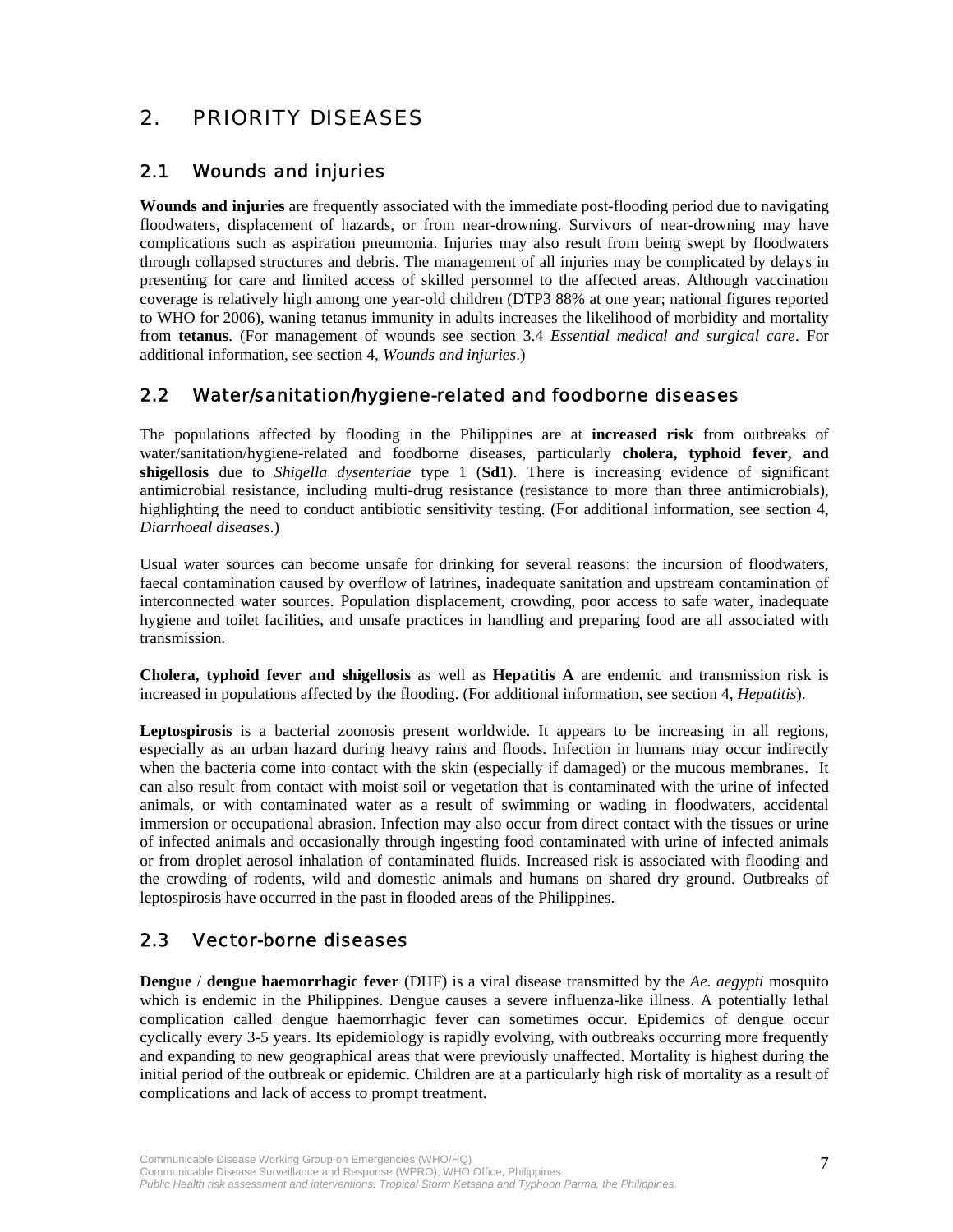In 2008, epidemic dengue in the Philippines resulted in 39 620 cases and 373 deaths. In 2009 there have been fewer cases reported, most from the National Capital Region.

Health personnel should expect an increase in cases and should be able to recognize the early features of the disease. Supportive treatment supplies should be stockpiled. Early detection and treatment of DHF can reduce the CFR from 20% to <1%.

DHF can affect all age groups. The risk of transmission may increase among people living in inadequate shelters and/or overcrowded conditions, particularly where fresh water is stored in unprotected water containers and rainfall collects in other artificial containers, allowing mosquito vectors to proliferate. (For additional information, see section 4, *Dengue*).

**Malaria** is the eighth leading cause of morbidity in the Philippines. Malaria cases nationwide are reported from 65 of the 79 endemic provinces, 26 of which are highly endemic, reporting approximately 96% of malaria cases. These areas are among the poorest in the country and have a high percentage of indigenous peoples. These areas report significantly higher deaths caused by malaria and face challenges of access to health care for prompt and effective treatment and shortages of antimalarial drug supplies, especially in the peripheral health centres. The majority of epidemics (80%) occur in 21 provinces, located in Luzon and Mindanao.

Malaria risk exists throughout the year in many areas below 600 m. No risk is considered to exist in urban areas or in the plains. The following 22 provinces are considered free of malaria: Aklan, Albay, Benguet, Bilaran, Bohol, Camiguin, Capiz, Catanduanes, Cavite, Cebu, Guimaras, Iloilo, Northern Leyte, Southern Leyte, Marinduque, Masbate, Eastern Samar, Northern Samar, Western Samar, Sequijor, Sorsogon, Surigao Del Norte and metropolitan Manila.

*Plasmodium falciparum* is responsible for 70% of malaria cases in the Philippines, and 30% are due to *P. vivax*. *P. malariae* is responsible for <1% of the total malaria cases. *P. falciparum* resistant to chloroquine and sulfadoxine-pyrimethamine has been reported.

Displaced populations will be at an increased risk of malaria with the extension of vector breeding sites that have resulted from storm damage and flooding. (For additional information, see section 3.4, *Case management*).

**Japanese encephalitis** is present in South-East Asia and can affect all age groups. It is transmitted by the *Culex* mosquito which tends to breed in flooded rice fields. The virus circulates in *Ardeidae* birds (herons, egrets). Pigs are amplifying hosts. Culicines are normally zoophilic (feed mainly on animals) but feeding on humans can occur and is associated with an explosive increase in the mosquito population which occurs after flooding. (For vector control methods and personal protection information, see section 3.7).

**Filariasis** is a mosquito-borne parasitic disease causing swelling of the limbs, urogenital organs, breast etc. with long-term disability. It is endemic in the southern provinces of the Phillipines, but not in the areas most affected by flooding. Control programmes, with national elimination goals, are in operation.

### 2.4 Diseases associated with crowding

Population displacement caused by flooding can result in overcrowding in resettlement areas, raising the risk of transmission of certain communicable diseases. **Measles** (see section below on vaccine-preventable diseases)**, ARI, diphtheria** and **pertussis** are transmitted from person to person through respiratory droplets, and the risks are increased in situations of forced relocation to shared areas which are overcrowded and have inadequate ventilation. **Pandemic influenza A (H1N1) 2009** is also present and transmission is associated with crowding (see below). Overcrowding can also increase the likelihood of transmission of meningitis, waterborne and vector-borne diseases.

**ARI.** Acute respiratory infection includes any infection of the upper or lower respiratory system. A major concern is acute lower respiratory (ALRI) tract infection (pneumonia, bronchiolitis and bronchitis) in children under five. ARLI kills more children globally than any other disease. WHO estimates that 13% of under five deaths in the Philippines are caused by pneumonia. Low birth weight, malnourished and non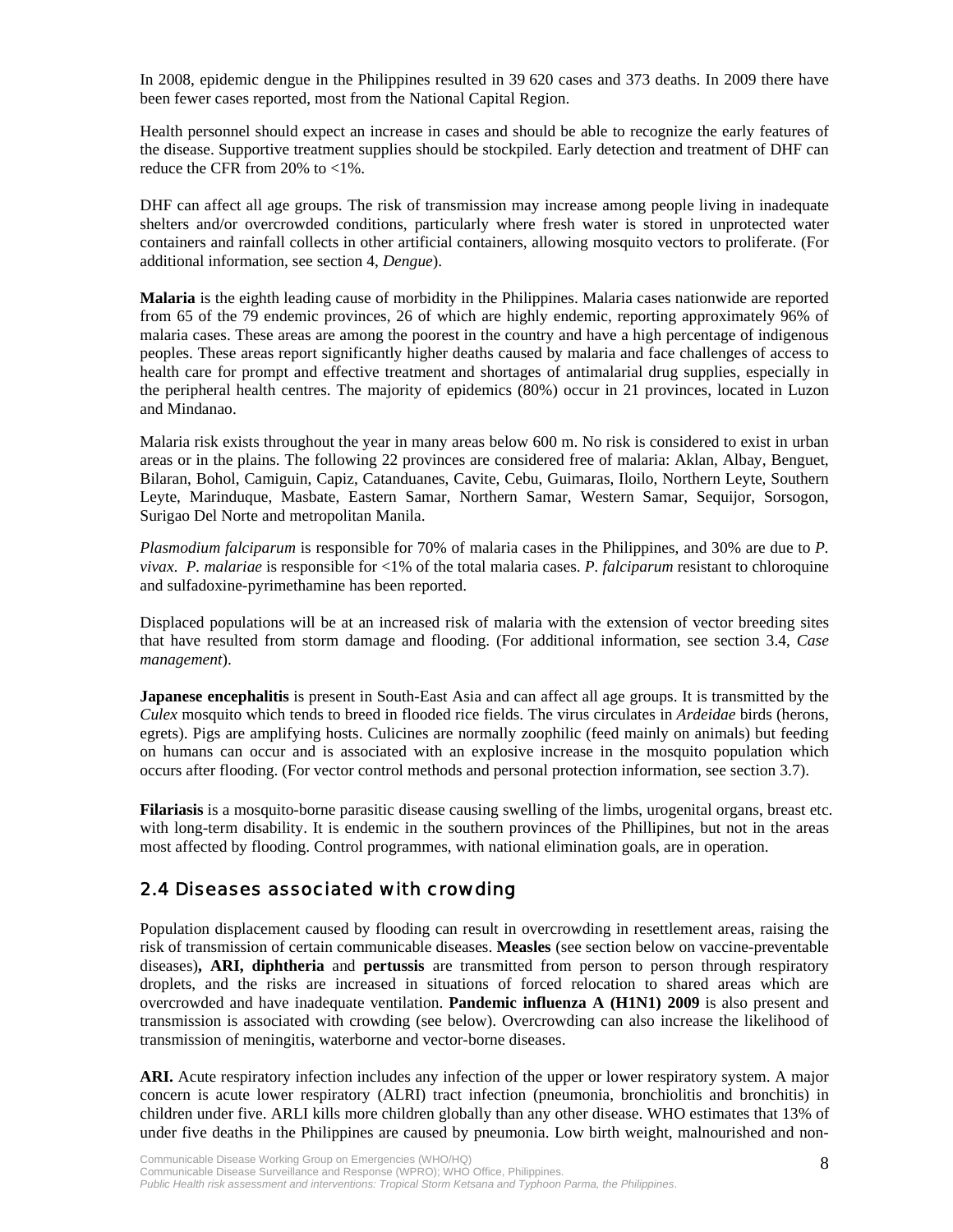breastfed children and those living in overcrowded conditions are at higher risk of acquiring pneumonia.

These children are also at a higher risk of death from pneumonia. Prevention is key. Early recognition and detection, immunization (measles, HIB and pneumococcal conjugate vaccines), adequate nutrition and exclusive breastfeeding can all help to reduce infection rates. Infants of less than six months of age, who are not breastfed, have an increased risk of dying from pneumonia that is five times higher than in infants who are exclusively breastfed for the first six months.

Early detection and case management of pneumonia and other common illnesses, guided by the Integrated Management of Childhood Illness (IMCI), will prevent unnecessary morbidity and mortality in children under five years of age. It is recommended that trained health care workers refer to the national IMCI guidelines during and after the emergency.

**Pandemic influenza A (H1N1) 2009** is currently circulating in the Philippines. It is transmitted from person to person as easily as normal seasonal flu by exposure to infected droplets expelled by coughing or sneezing or via contaminate hands or surfaces.

Signs of pandemic (H1N1) 2009 are influenza-like illness, including fever, cough, headache, muscle and joint pain, sore throat and runny nose, and sometimes vomiting and diarrhoea. People who are ill should be encouraged to cover their mouth and nose when coughing or sneezing, to stay home when they are unwell and clean their hands regularly. Crowding should be reduced as much as possible. Early treatment with antiviral drugs – oseltamivir and zanamivir – is important, especially for patients who are at increased risk of developing complications, those who present with severe illness or those with worsening signs and symptoms. Antiviral drugs should be administered as soon as possible for patients who present with severe illness or whose condition begins to deteriorate. Antiviral treatment is most effective when prescribed within the first 48 hours after symptom onset. Patients who are otherwise healthy, who do not have underlying medical conditions and are with uncomplicated illness need not be treated with antivirals.

**Meningococcal disease** is spread from person to person through respiratory droplets from infected people. Transmission is facilitated by close contact and crowded living conditions. In 2004 and early 2005, WHO assisted with the response to an outbreak caused by meningococcus serogroup A involving 98 cases (74 from Baguio City, 22 from Mt. Province and 2 from Ifugao) and resulting in 32 deaths (case fatality ratio, 33%).

**Tuberculosis (TB)** is still among the leading causes of morbidity and mortality. The Philippines has the ninth highest TB incidence in the world and the second highest in the Western Pacific Region. In 2007, the estimated number of TB cases was 255 000 with an incidence of 290 cases per 100 000 population. The TB burden is disproportionately high among the poor, the elderly and the male population, although the death rate is highest among older persons.

Mortality rate from all forms of TB was 41/100 000 population in 2007. Among new cases, 0.1% are **HIV** positive. The estimated prevalence of MDR among all new cases is 4%.

In an attempt to control TB, the Philippines has adopted the internationally recommended Stop TB Strategy. The core of this strategy is DOTS. DOTS services are provided through the network of the National TB Programme (NTP) and are reportedly available in all health facilities (100% population coverage). The case detection rate of smear-positive TB cases was 75% in 2007 and the treatment success rate was 88% in 2006.

In the acute phase of this emergency, the potential interruption to anti-TB treatment services and loss of patient follow-up is likely to be a significant problem. It is therefore essential that strong collaboration is established between health workers responding to the emergency and the established NTP services. Other aspects of TB control can be addressed once emergency and basic health care have been re-established. Pages 95 to 97 of the guideline *TB care and control in refugee and displaced populations* highlights the TB control issues that should be considered in situations of natural disasters (see section 4, *Tuberculosis*).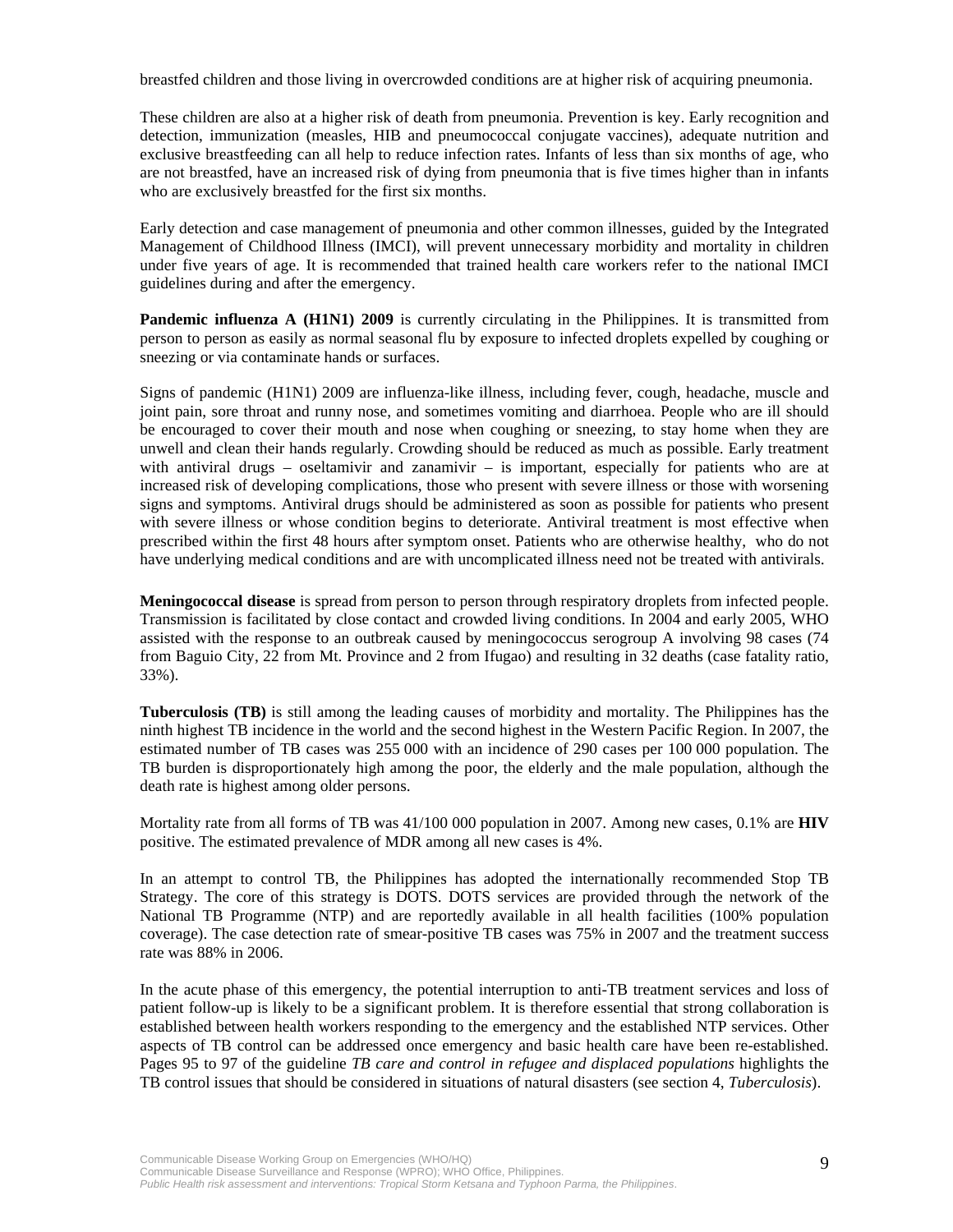### 2.5 Vaccine-preventable diseases and routine immunization coverage

**Measles.** The Philippines continues to report sporadic cases and outbreaks of measles, despite relatively high levels of vaccine coverage. Reports from the national authorities, WHO and UNICEF indicate 86% measles vaccine coverage among one year old children (2008). However, overcrowding increases the risk of measles transmission even among highly vaccinated populations.

Among the 244 laboratory-confirmed and epidemiologically-linked measles cases that occurred from January to August 2009, 133 were from Metro Manila. During the current episode of flooding, suspected cases of measles have been reported from evacuation centres and an initial measles vaccination response has been instituted. Current recommendations are to conduct non-selective flood-response measles immunization with vitamin A supplementation for **all children 6-59 months old** in evacuation centres (See section 3.6 for recommendations on immunization).

**Tetanus** has a high case-fatality rate of 70–100% without medical treatment and is globally underreported. The incubation period is usually three to 21 days. A shorter incubation period is associated with severe disease and a worse prognosis. Reports from the national authorities, WHO and UNICEF indicate an 86% Diphtheria– tetanus– pertussis, 3rd dose (DTP3) coverage (2008) among one year old children in The Philippines.

Appropriate management of injured survivors should be implemented as soon as possible to minimize future disability and to avert avoidable death following disasters. All wounds and injuries should be scrutinized as *Clostridium tetani* spores, present in the soil, can infect trivial, unnoticed wounds, lacerations and burns. Health-care workers operating in disaster settings should be alerted by the occurrence of cases of dysphagia and trismus, often the first symptoms of the disease.

In circumstances of poorly treated trauma, wounds and injuries should be viewed with a high level of suspicion. Appropriate management of injured survivors should be implemented as soon as possible to minimize future disability and to avert avoidable death. Patients should systematically receive prophylactic antibiotics and tetanus toxoid vaccine if non-immune, together with tetanus immune globulin if the wound is tetanus-prone.

(For case management, see section 3.4, *Essential medical and surgical care*; for additional information, see section 4, *Tetanus; Wounds and injuries*.)

**Polio**. No cases of polio have been reported since 1993, and the country was declared polio-free in 2000.

|  |  |  | Table 1. Routine vaccination coverage at one year of age, 2008, the Philippines |
|--|--|--|---------------------------------------------------------------------------------|
|  |  |  |                                                                                 |

| Antigen                                | $%$ coverage* |
|----------------------------------------|---------------|
| (BCG) bacille Calmette–Guérin          | 88            |
| Diphtheria-tetanus-pertussis, 3rd dose | 86            |
| Hepatitis B, 3rd dose                  | 83            |
| MCV (measles-containing vaccine)       | 86            |
| Polio, 3rd dose                        | 86            |

\* Official country estimates reported to WHO/UNICEF, 2008

### 2.6 Other risks and considerations

**Noncommunicable diseases** (NCDs) are recognized as a major health concern in the Philippines given its maturing population profile. Chronic conditions, including cancer, cardiovascular diseases, diabetes, chronic respiratory disease and neuropsychiatric disorders, account for an increasing proportion of the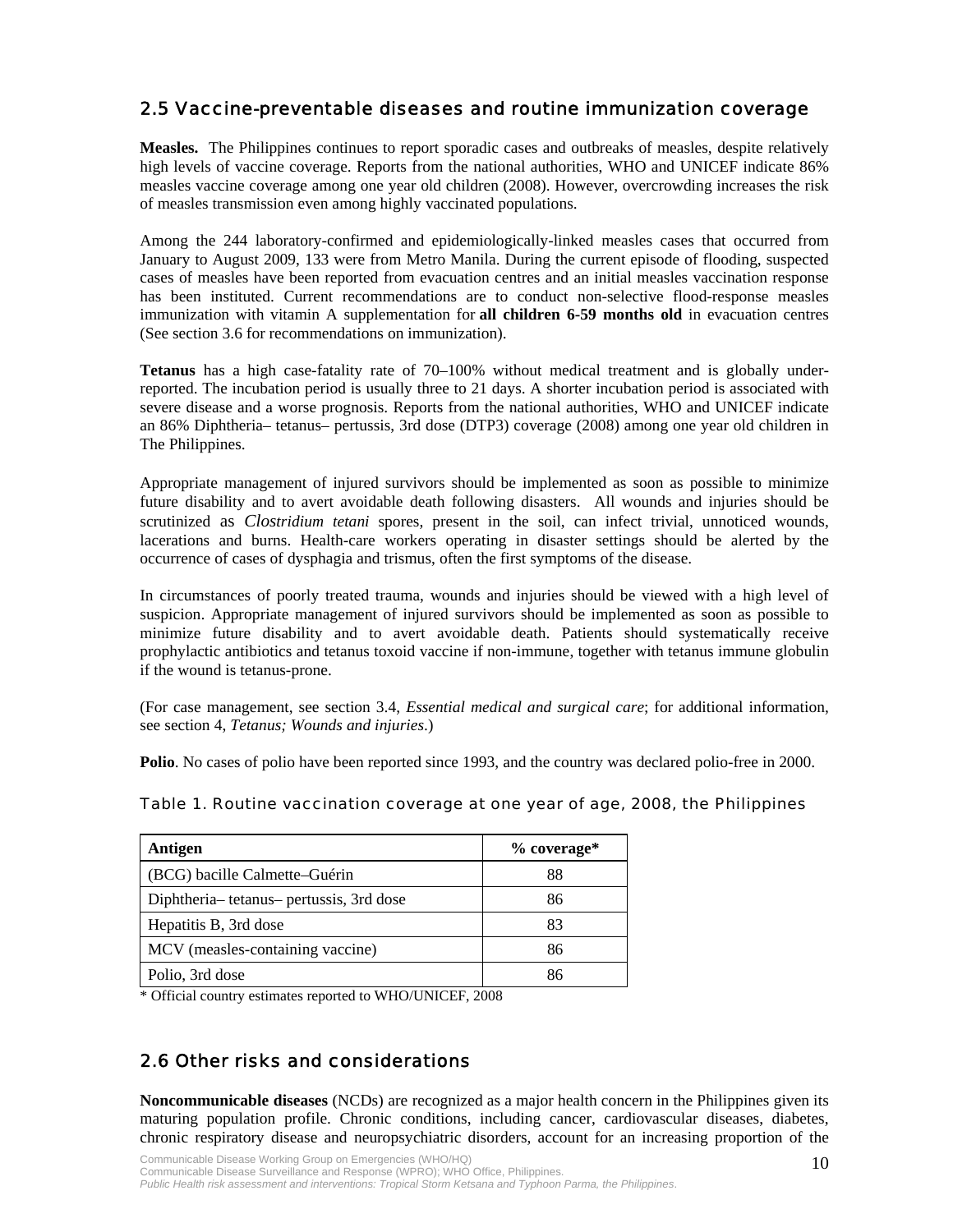disease burden. This group of diseases places a substantial burden on health services and an impoverishing drain on families and communities. The priorities during the acute phase of this emergency are to minimize treatment interruptions.

**Malnutrition** is a problem in certain areas of the Philippines, particularly for children between 6 and 24 months. Under-nutrition is an important underlying factor contributing to childhood mortality rates, and has also been linked to impaired cognitive development. Up to 33% of children age  $\leq$ 5 years are considered mildly or moderately stunted. Anaemia in pre-school children is considered to be a moderate public health problem. In 2003, only 33% infants less than 4 months old were breastfed.

The flood-affected populations are at an increased risk of moderate and severe acute malnutrition especially in vulnerable groups such as young children, pregnant and lactating women and older persons. This risk is linked to lack of access to appropriate and adequate food, and to reduced access to health and nutrition services.

Additionally, the risk may be increased by donations of infant formula and other breast-milk substitutes that can increase morbidity and mortality in infants and young children. DoH has issued a statement reiterating the ban on donations of infant formula to evacuation centres, emphasizing the particular dangers associated with formula and the lifesaving benefits of breastfeeding in these circumstances.

Nutritional needs among the flood-affected populations must be addressed urgently. (For additional information, see section 4, *Malnutrition*)

**Skin infections** occur not only due to overcrowding but also as a result of a lack of water and reduced hygiene. Infestations (e.g. scabies, lice – associated with typhus) are also common and require treatment once they occur.

**Sexually transmitted infections (STIs) including human immunodeficiency virus (HIV).** During emergencies, vulnerable people may be subjected to situations that substantially increase their exposure to STIs, including HIV. Risk factors include massive displacement of people from their homes, women and children left to fend for themselves, prevalence of domestic violence, social services overwhelmed or destroyed, and a lack of means to prevent HIV infection, such as clean needles, safe blood transfusions and availability of condoms.

The overall prevalence in the population of the Philippines is relatively low, with 8 300 people estimated to be living with the virus (UNAIDS, WHO 2005). The emergency response should ensure a minimum package of HIV prevention, treatment and care services, including the strengthening of standard precautions, with the provision of gloves, sterile needles and syringes, and safe waste disposal management in health services. Additional services should include provision of condoms, education and prevention messages, and post-exposure prophylaxis for occupational exposure and survivors of rape. Needle and syringe exchange programmes should be maintained. Efforts should be made to ensure that HIV/AIDS patients receiving antiretroviral treatment (ART) do not have their treatment interrupted and that ART is provided for the prevention of mother-to-child transmission of HIV. (For additional information, see section 4, *Gender and Gender-based violence and HIV/AIDS*).

**Key reproductive health** interventions should prioritize safe delivery, acute care of the newborn and family planning. These interventions are critical components of the Minimal Initial Service Package (MISP) for reproductive health, which is currently recommended for implementation in the acute phase of an emergency. (For additional information, see section 4, *Reproductive Health in Emergencies*)

**Environmental risks** may exist from damaged industrial facilities (chemical, radiological**)**. Health workers should look out for patients' symptoms that may be consistent with such causes.

Poor management of waste, including health-care waste, can potentially expose health-care workers, waste handlers, patients and the community at large to infection, toxic effects and injuries as well as increasing the risk of polluting the environment. (For additional information, see section 4, *Environmental health in emergencies, UNEP/OCHA Environmental Risk Identification*).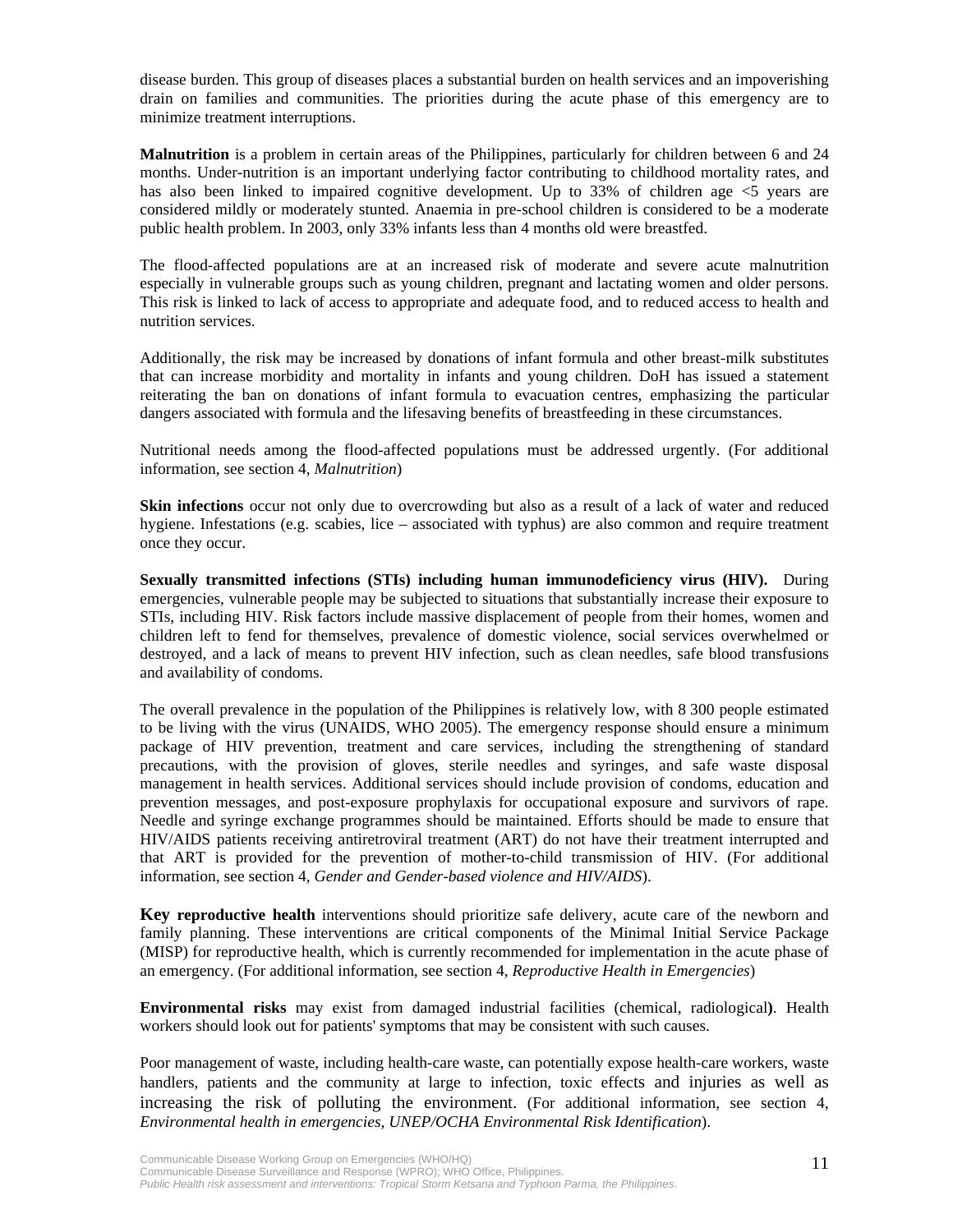**Corpses.** It is important to convey to all parties that corpses do not represent a public health threat, however those involved in the collection and burial of bodies should follow *Standard Precautions*. (For additional information, see section 4, *Management of dead bodies*).

**Interrupted power supply.** As a result of extended power supply interruption, food is likely to have been spoiled and could become a possible source of disease if consumed. Routine vaccine stocks and the cold chain are also likely to have been compromised.

**Drug donations.** Inappropriate donations of medicines and medical supplies can be minimized by donors adhering to the interagency guidelines (for additional information, see section 4, *Drug donations*). In general, the key principles are :

- drug donations should not be a priority;
- donated drugs should explicitly address the expressed official needs of the recipient country;
- donated drugs must be on the national list of registered drugs;
- donated drugs must be labelled in English or the national language;
- the date of expiration of the drugs must be no less than one year from arrival in the country.

The DoH has existing specific guidelines addressing drug donations (See section 4, *Drug donations*)

Disposing of pharmaceuticals should be by high temperature incineration (i.e. above 1200ºC). Such incineration facilities, equipped with adequate emission control, are mainly found in the industrialized world. The cost of disposing of hazardous waste in this way ranges from US\$ 2000 to US\$ 4000 per ton.

#### **Staff health. (See Section 6)**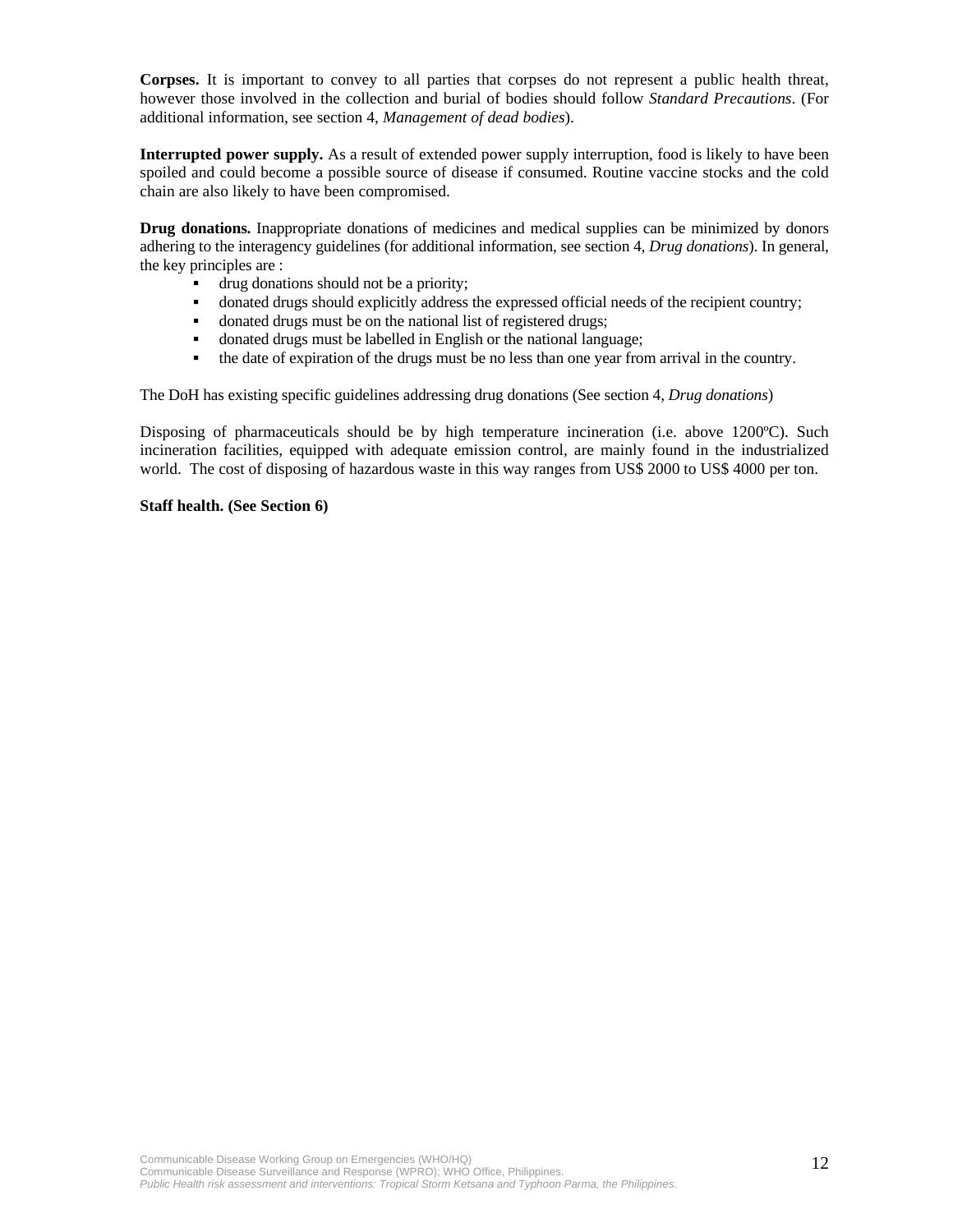# 3. Specific priority interventions for immediate implementation

#### Table 2. Immediate priorities

- **Provision of sufficient and safe water, and sanitation.**
- **Shelter and site planning**
- **Malnutrition management**
- **Ensuring access to care and proper case management**
- **Communicable disease surveillance and response, including outbreak preparedness**
- **Immunization**

 $\overline{\phantom{a}}$  $\overline{\phantom{a}}$  $\overline{\phantom{a}}$  $\overline{\phantom{a}}$  $\overline{\phantom{a}}$  $\overline{\phantom{a}}$  $\overline{\phantom{a}}$  $\overline{\phantom{a}}$  $\overline{\phantom{a}}$  $\overline{\phantom{a}}$  $\overline{\phantom{a}}$  $\overline{\phantom{a}}$ ٦

- **Vector control and personal protection**
- **Risk communication**

### 3.1 Water and sanitation

Ensuring uninterrupted provision of safe drinking-water is the most important preventive measure in reducing the risk of outbreaks of waterborne diseases.

- UNHCR, WHO and SPHERE recommend that each person be supplied with **at least 15–20 litres** of clean water per day.
- **Chlorine is the most widely available and easily used**, and the most affordable of the drinkingwater disinfectants. It is also highly effective against nearly all waterborne pathogens.
	- For point-of-use or household water treatment, the most practical forms of free chlorine are liquid sodium hypochlorite, sodium calcium hypochlorite and bleaching powder.
	- The amount of chlorine needed depends mainly on the concentration of organic matter in the water and has to be determined for each situation. After 30 minutes, the residual concentration of active free chlorine in the water should be 0.5 mg/litre, which can be determined by using a simple field test kit.
- The provision of appropriate and sufficient water containers, cooking pots and fuel can reduce the risk of cholera and other diarrhoeal diseases by ensuring that water storage is protected and that food is properly cooked.
- Key messages on hygiene should be promoted to sensitize communities to the relevant health risks.
- In addition, **adequate sanitation facilities** should be provided in the form of latrines or designated defecation areas.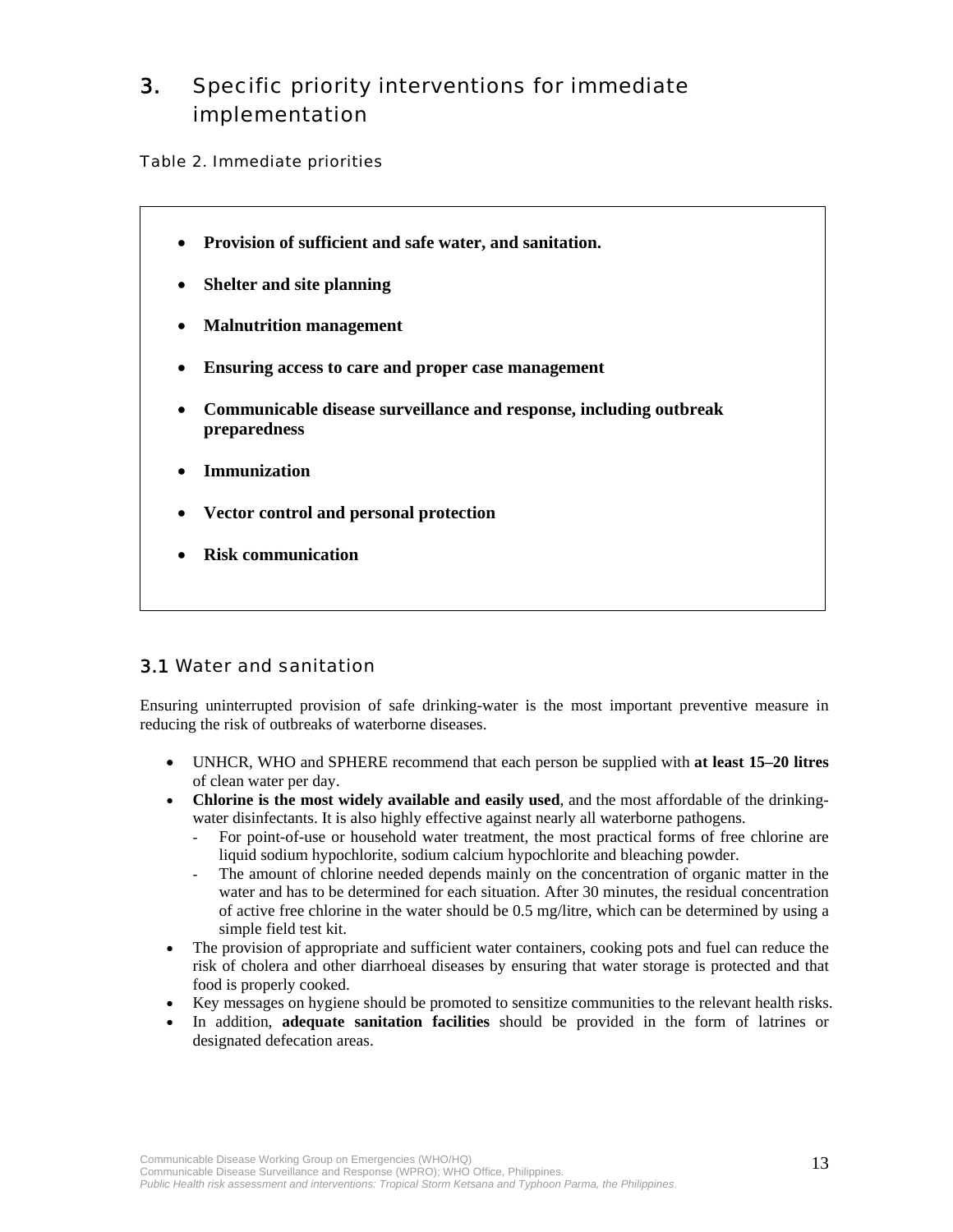### 3.2 Shelter and site planning

- Wherever possible, shelters for the displaced or homeless must be positioned with sufficient space between them and, in accordance with international guidelines (UNHCR), aimed at preventing diseases related to overcrowding or lack of ventilation, such as measles, ARI, diarrhoeal diseases, TB and vector-borne diseases.
- In shelter sites and during food distribution, particular attention and protection should be given to women, the elderly, unaccompanied minors and those with disabilities. Women should be included in planning and implementation of shelter and food distribution activities.
- Waste should be disposed in a pit, away from shelters and protected from rodents to reduce the exposure of the population to rodents and other vectors of disease.
- Shelters should be equipped with long-lasting insecticidal nets (LLIN) for each sleeping space to prevent malaria transmission. Where housing conditions allow, indoor residual spraying (IRS) can be carried out if >85% IRS coverage of dwellings in the locality can be assured.
- Distribution of non-food items: e.g. blankets, water containers, cooking materials, etc.

### 3.3 Management of malnutrition

- Infants should normally start breastfeeding within one hour of birth and continue breastfeeding exclusively (with no food or liquid other than breast milk, not even water) until 6 months of age. The aim should be to create and sustain an environment that encourages frequent breastfeeding for children up to 2 years of age. Infants who are not breastfed are vulnerable to infection and diarrhoea. (For additional information, see section 4, *Malnutrition*).
- Exclusive breastfeeding should be encouraged. Milk powder supplies usually increase in emergency situations, which tends to further exacerbate the low percentage of exclusive breast feeders. Only infants who have no access to breast milk require an adequate supply of appropriate breast milk substitutes. In those cases, health care providers including mothers should be provided with guidance on the safe preparation of powdered infant formula products.
- Many adults will have been or will now also be of borderline nutritional status, and given that diarrhoeal disease will further compromise this, attention must be paid not only to the equitable distribution of food, but also to maintaining adequate nutrition of nursing mothers.
- Bacterial infections are very common in severely malnourished children on initial admission to hospital. Clinical management of severely malnourished patients, including fluid management, must be thorough, carefully monitored and supervised. Common problems encountered in severe malnutrition include hypothermia, hypoglycaemia, dehydration and electrolyte disturbances. It is important that the phases and principles of management of severely malnourished children are followed as outlined in WHO guidelines. (For additional information, see section 4, *Malnutrition*).
- Populations dependant on food aid need to be given a food ration that is safe and adequate in terms of quantity and quality (covering macro- and micro-nutrient needs). Infants from 6 months onwards and older children need hygienically prepared, and easy-to-eat, digestible foods that nutritionally complement breast milk. Regular assessments of households' access to food (including market prices) need to be undertaken and emergency food aid needs to be adapted accordingly. Households' access to facilities for the safe preparation of their food should also be assessed on a regular basis and emergency supplies of necessary utensils and appropriate energy sources for cooking should be adapted accordingly.
- After the acute phase of the emergency, efforts should be made to improve household access to food in a more sustainable way (e.g. seed distribution, land/crop management, income generation activities) and to institute appropriate child-feeding and caring practices, including diversifying diets and improved hygiene. It is important to emphasize that poor hand hygiene exacerbates the spread of diarrhoeal diseases, even in the presence of adequate nutrition.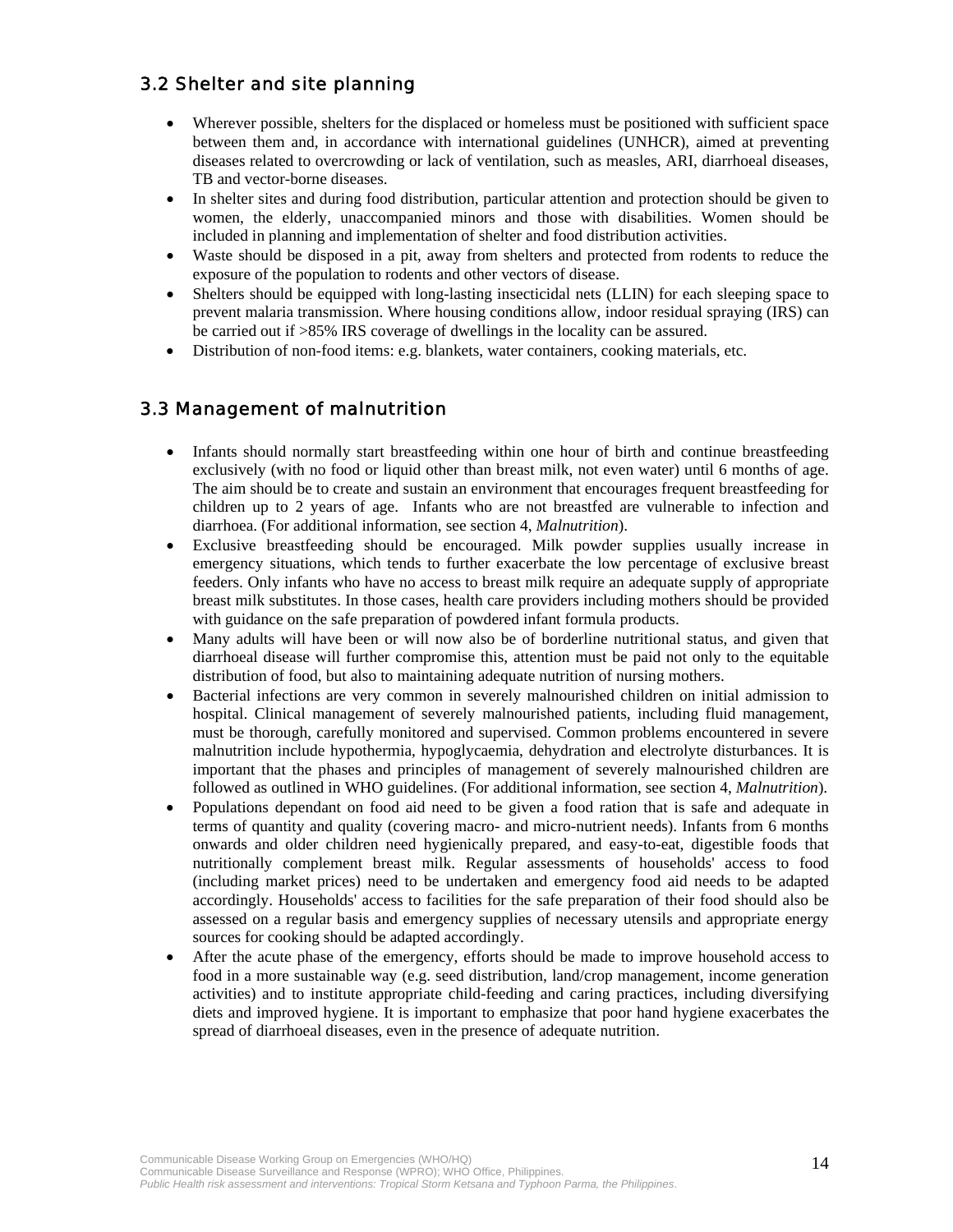### 3.4 Case management

**Good case management is predicated on ensuring access to care**. Access to health clinics for the affected population is critical, including case management protocols and medications/material to treat likely high-burden conditions (trauma/wounds, communicable and non-communicable diseases, emergency reproductive health services).

#### **Essential medical and surgical care**

- Priority must be given to providing emergency medical and surgical care to people with **injuryrelated conditions** which account for many of the health-care needs among those requiring medical attention in the immediate aftermath of the event. Falling structures have inflicted crush injuries, fractures, and a variety of open and closed wounds. Appropriate medical and surgical treatment of these injuries is vital to improving survival, minimizing future functional impairment and disability and ensuring as full a return as possible to community life. In order to prevent avoidable death and disability, field health personnel dealing with injured survivors should observe the following basic principles of trauma care. (For additional information, see section 4, *Tetanus; Wounds and injuries, Integrated Management of Essential and Emergency Surgical Care*).
- Patients should be **categorized by severity** of their injuries and treatment prioritized in terms of available resources and chances for survival. The underlying principle of triage is allocation of resources in a manner ensuring the greatest health benefit for the greatest number.
- **Open wounds must be considered as contaminated** and should not be closed. Debridement of dead tissue is essential which, depending on the size of the wound, may necessitate a surgical procedure undertaken in appropriate (e.g. sterile) conditions. Any associated involvement of organs, neurovascular structures, or open bone fractures will also necessitate appropriate surgical care.
- After debridement and removal of dead tissue and debris, wounds should be dressed with sterile dressings and the patient scheduled for **delayed primary closure**.
- Patients with open wounds should receive tetanus prophylaxis (vaccine and/or immune globulin depending on vaccination history). Antibiotic prophylaxis or treatment will likely be indicated. (For additional information, see section 4, *Wounds and injuries, Prevention and management of wound infections*).
- Wherever possible, search and rescue workers should be equipped with **basic protective gear**  such as footwear and leather gloves to avoid puncture wounds.
- **HIV post-exposure prophylaxis** (PEP) kits should be available to health-care workers, rescue and safety workers in case of accidental exposure to contaminated blood and body fluids.

#### **Case management of communicable diseases**

- Heightened community awareness of the need for **early treatment** and reinforcement of **proper case management** are important in reducing the impact of communicable diseases. The use of **standard treatment protocols** in health-care facilities with agreed-upon first-line drugs is crucial to ensure effective diagnosis and treatment for ARI, the main epidemic-prone diseases (including cholera, dysentery, shigellosis, typhoid, dengue and DHF, hepatitis, leptospirosis, measles, malaria, and meningitis) and STIs.
- Standard **infection control practices** in accordance with national protocols should also be in place.
- **Malaria treatment:**

Uncomplicated-uncomfirmed: Artemether-Lumefantrine;

Laboratory-confirmed: Artemeter-lumefantrine + Primaquine;

Treatment failure: Quinine + Tetracycline as for severe cases

*Plasmdium vivax*, usually Chloroquine + Primaquine (14 days).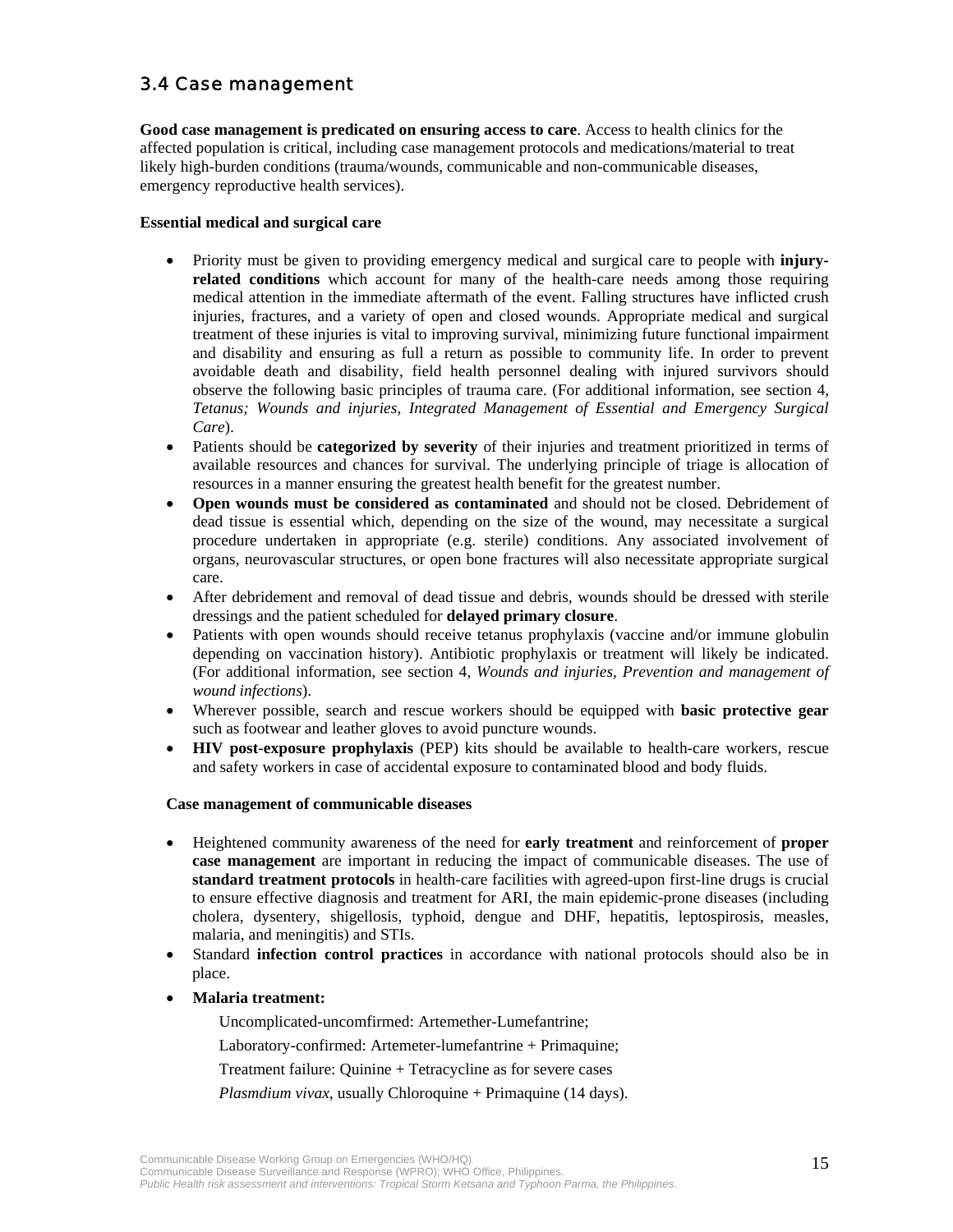- **Tetanus**: appropriate management of injured survivors should be implemented as soon as possible to minimize future disability and to prevent avoidable death following disasters.
- Provision of **anti-TB** treatment must be ensured for TB patients who were previously receiving treatment in the affected areas. Their treatment must not be interrupted and should be provided in line with the directives of the national TB control programme (NTP) services. All aspects of TB case management should also follow the NTP directives. The drugs used to treat the disease, such as rifampicin or streptomycin, must not be used for the treatment of other illnesses.
- Efforts should be made to ensure that **HIV/AIDS** patients receiving antiretroviral treatment (ART) do not have their treatment interrupted and that ART is provided for the prevention of mother-tochild transmission of HIV.

#### **Noncommunicable diseases**

• **Snake-bite management** 

First aid treatment

- o Reassure the victim who may be very anxious
- o Immobilize the bitten limb with a splint or sling (any movement or muscular contraction increases absorption of venom into the bloodstream and lymphatics).
- o Consider pressure-immobilization for venomous bites.
- o Avoid any interference with the bite wound as this may introduce infection, increase absorption of the venom and increase local bleeding.
- o (For additional information, see section 4, *Snake bites*)
- **Chronic conditions:** continuation of treatment for those on medications for chronic conditions including hypertension, diabetes, cancer, and kidney disease. Where feasible, decentralization of care will increase treatment coverage given the restrictions on movement.
- **Mental health and psychosocial support:** psychological and social considerations should be taken into account in provision of general health care. Psychological first aid should be given to people with severe, acute anxiety and continued access to care should be assured for people with severe mental disorders.

#### **Reproductive health services**

- **Access to emergency reproductive health services and implementation of the** Minimum Initial Service Package (MISP) for Reproductive Health
	- o A lead agency for reproductive health should be identified along with a reproductive health officer to ensure coordination, communication, and collaboration in MISP implementation.
	- o Measures should be put in place to prevent sexual violence and to respond to the needs of victims of sexual violence.
	- o HIV transmission should be prevented.
	- o Excess maternal and newborn morbidity and mortality should be prevented.
	- o Plans should be put in place for the transition to comprehensive reproductive health services.
	- o (For additional information, see section 4, *Reproductive Health*)

### 3.5 Surveillance/early warning and response system

The purpose of the surveillance/early warning and response system is to detect disease outbreaks. Rapid detection of cases of epidemic-prone diseases is essential to ensure rapid control. The surveillance/early warning and response system should:

- focus on the **priority epidemic-prone communicable diseases** most likely to occur in the disaster-affected population;
- be simple to use, uniform in style and include **standard case definitions** and reporting forms (for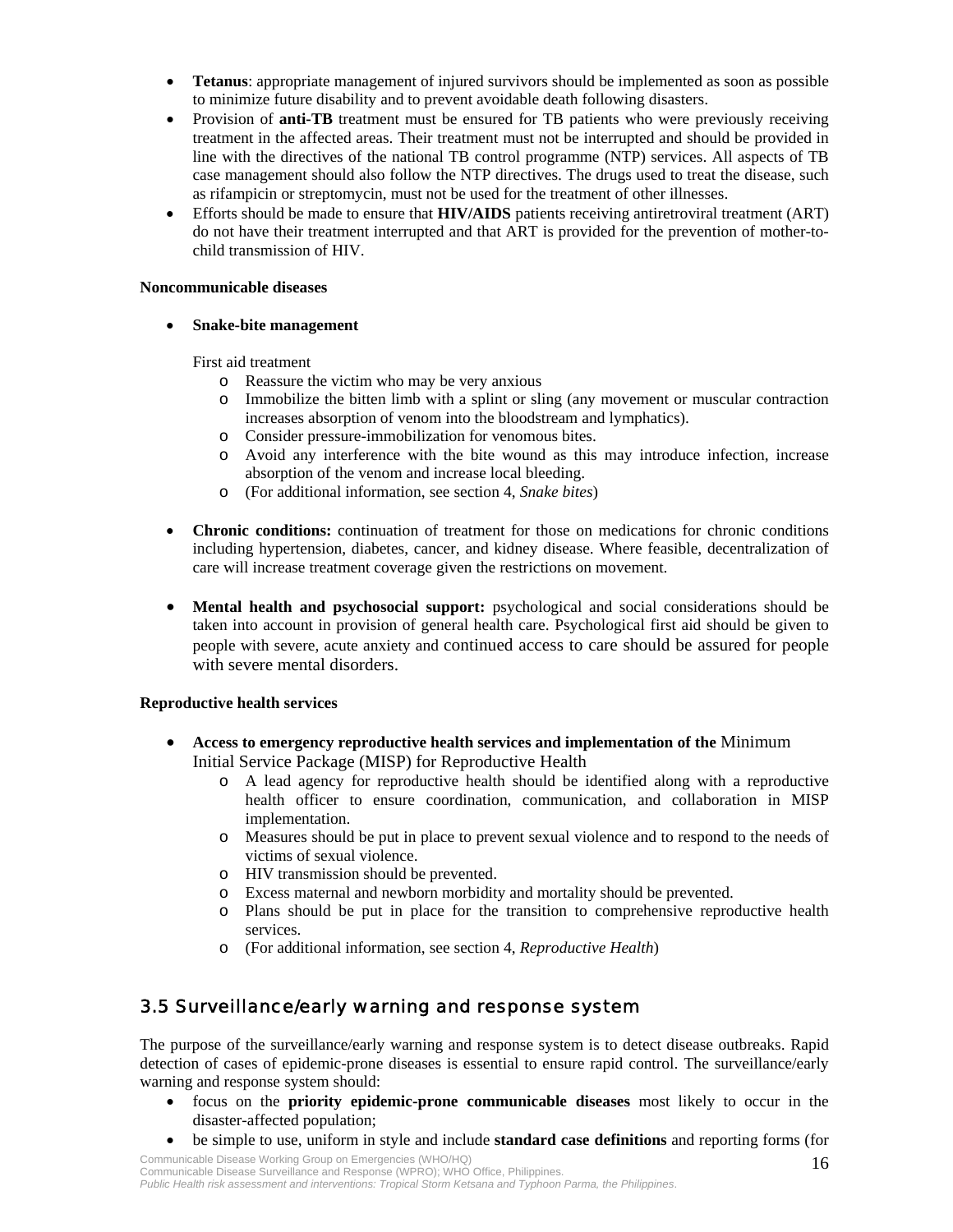WHO case definitions, see section 5) for detection of *acute watery diarrhoea, acute bloody diarrhoea, measles, acute respiratory infection, malaria, jaundice syndrome, meningitis, tetanus, unexplained fevers, unexplained cluster of events*;

- include an **alert system** for immediate reporting and prompt investigation of priority epidemicprone diseases such as *cholera, bloody diarrhoea, measles and DHF*;
- include **outbreak preparedness**, with development of specific outbreak response plans and adequate stockpile of supplies such as ORS, Ringer's Lactate and doxycycline for cholera, ciprofloxacin for Sd1, amoxicillin and vitamin A for measles, Coartem™ for malaria, iv solutions and specific medicines for DHF management, as well as outbreak investigation kits;
- complement **existing surveillance structures**;
- be sensitive to unusual emerging and re-emerging communicable diseases of major public concern;
- identify key **laboratories** for prompt diagnosis and confirmation of the main communicable disease threats, as well as protocols for transport and tracking of specimens;
- ensure that data is forwarded to the local health authorities and the WHO office.

### 3.6 Immunization

- In evacuation centres or other crowded settings, vaccination using a **measles-containing vaccine**, together with **vitamin A**, should be an immediate priority health intervention (at least 20% of children are vitamin A deficient). Children aged 6 months to 59 months (susceptibility profile based on prior coverage through routine and supplementary immunization activities and immunity gaps identified through prior measles surveillance) should receive the measles vaccine, regardless of previous vaccination or disease history. Infants 6-11 months should receive 100 000 IU of vitamin A and children 12-59 months should receive 200 000 IU of vitamin A. Re-vaccination of infants who received their first dose of measles vaccine at 6-8 months of age is recommended once they reach 9 months; the minimum interval between doses is one month.
- A single suspect measles case is sufficient to prompt the immediate implementation of activities to control measles.
- If rubella transmission is detected, consideration should be given to vaccinating women of childbearing age (aged 15-35 years). The vaccine of choice is **combined measles–rubella vaccine.**
- Given the threat of reintroduction of **poliomyelitis** into the area, every opportunity should be taken, if feasible, to give **OPV** (oral poliovirus vaccine) to all children aged <5 years.
- When the situation stabilizes, vaccinations routinely offered by the national immunization programme should be made available to all infants, pregnant women and other people as part of the provision of basic emergency health-care services.
- **Hepatitis A** vaccine is not recommended to prevent outbreaks in the affected population. Vaccination efforts should always be supplemented by health education and improved sanitation.
- Mass **tetanus vaccination** programmes to prevent disease are not indicated. Wounds or lacerations may occur from objects submerged in floodwaters. Tetanus vaccine (TT or Td) AND tetanus immune globulin (TIG) is indicated for those with open wounds/lacerations who have never been vaccinated. TIG is indicated for previously vaccinated people who sustain wounds/lacerations (e.g. clean-up workers) depending on their tetanus immunization history.
- **Typhoid vaccination,** in conjunction with other preventive measures, may be useful to control typhoid outbreaks depending on local circumstances.
- **Oral cholera vaccines (OCV).** The decision to use OCV in emergency-affected populations should be guided using a WHO risk assessment tool. However, current recommendations state that OCV should not be used once an outbreak has started or if basic public health priorities are not covered. (For additional information, see section 4, *Diarrhoeal diseases*).
- Special attention should be paid to the safe management and disposal of waste from immunization activities to prevent the transmission of bloodborne pathogens.

### 3.7 Vector control and personal protection

- Long-lasting insecticidal nets (LLIN), should be made universally available, with priority given to pregnant women and children aged <5 years.
- Refuse must be collected and appropriately disposed of to discourage rodent vector breeding.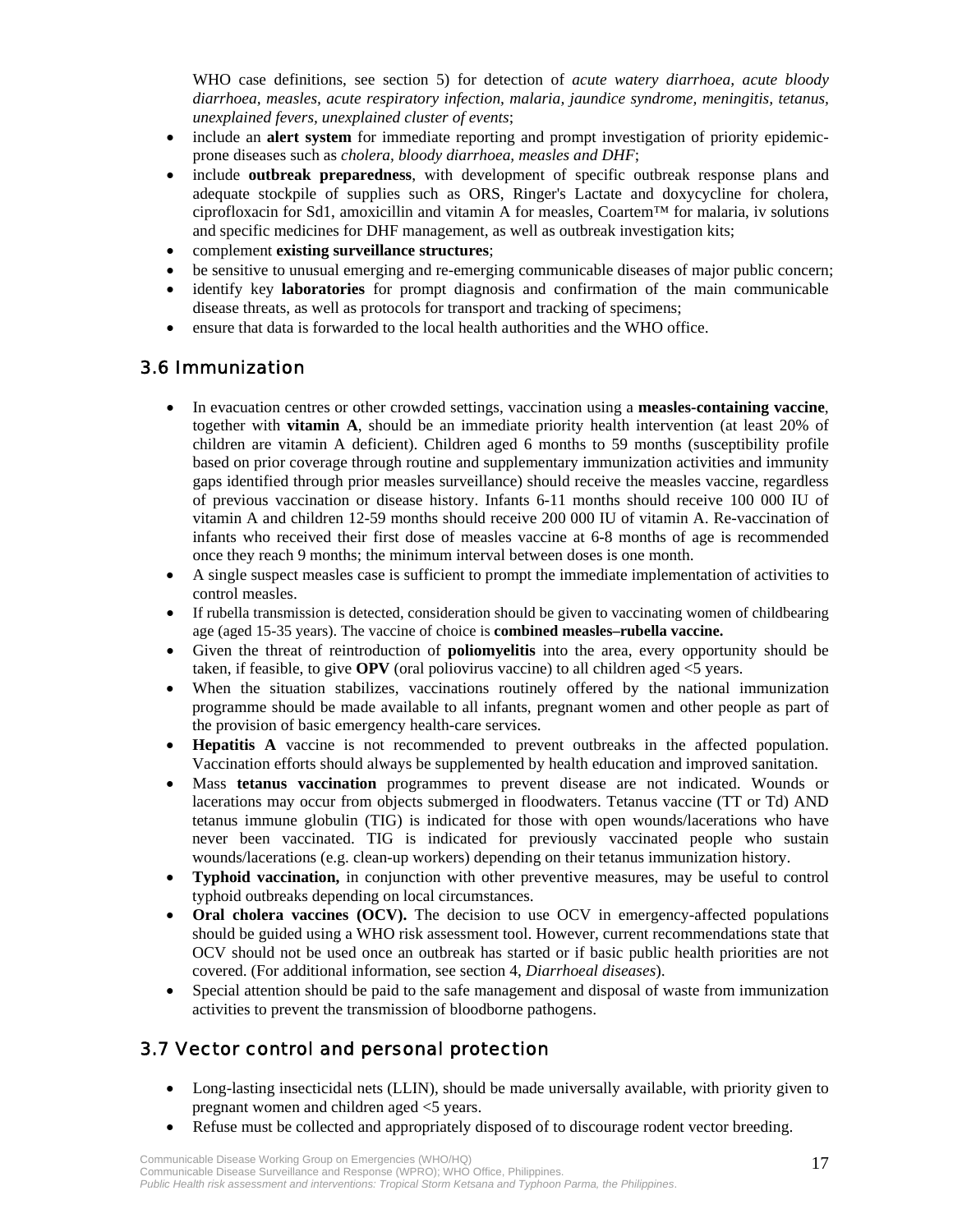• Water storage containers should be enclosed or covered with mosquito-proof lids.

# 3.8 Risk communication

Risk communication is a critical tool for effective management of public health emergencies. When the public is at risk of a real or potential health threat, treatment options may be limited, direct interventions may take time to organize and resources may be few. Communicating advice and guidance, therefore, is often the most important public health tool in managing a risk.

The five key principles of WHO Outbreak Communication Guidelines are:

- 1. **Trust**  any information needed by the at-risk groups to encourage behaviour that could minimise risk should be proactively released by authorities in a timely and accessible manner.
- 2. **Announce early**  proactive communication of a real or potential health risk is crucial in alerting those affected.
- **3. Transparency**  maintaining the public's trust throughout requires ongoing transparency, including timely and complete information of a real or potential risk and its management.
- 4. **Listening**  understanding the public's risk perception, views and concerns is crucial to effective communication and the broader emergency management it supports. Without knowing how people understand and perceive a given risk and what their existing beliefs and practices are, decisions and required behaviour changes necessary to protect health may not occur and societal or economic disruption may be more severe.
- 5. **Planning**  public communication represents an enormous challenge for any public health authority and therefore demands sound planning, in advance. Planning is an important principle, but more importantly, it must translate into action.

### **Specific messages:**

Safe water

- Even if it looks clear, water can contain germs. Under the present emergency in the Philippines, water in the affected areas should be assumed to be contaminated.
- Add drops of chlorine to the water, or boil, before drinking or using for food preparation.
- Keep drinking-water in a clean, covered pot or bucket or other container with a small opening and a cover. It should be used within 24 hours of collection.
- Pour the water from the container do not dip a cup into the container.
- If dipping into the water container cannot be avoided, use a single cup or other utensil with a handle and which is attached to the container.

#### Promote good hygienic practice

- Wash hands with soap, ash or lime:
	- − before cooking, before eating and before feeding children;
	- − after using the latrine or cleaning children after they have used the latrine;
	- − wash all parts of hands front, back, between the fingers and under the nails.

#### Avoid mosquito bites

- Sleep under an insecticide-treated bednet.
- Make sure your house or tent/shelter has been properly sprayed with insecticide during the transmission season.
- Wear protective clothing at times when mosquitoes and other biting insects are active.
- Stay indoors when outdoor biting mosquitoes are most active.
- Use insect repellents and mosquito coils if available.
- Remove, destroy or empty small rain-filled containers near the house or tent/shelter.

#### Five keys to safer food

- Keep clean (hand hygiene)
- Separate raw and cooked
- Cook thoroughly
- Keep food at safe temperature (piping hot)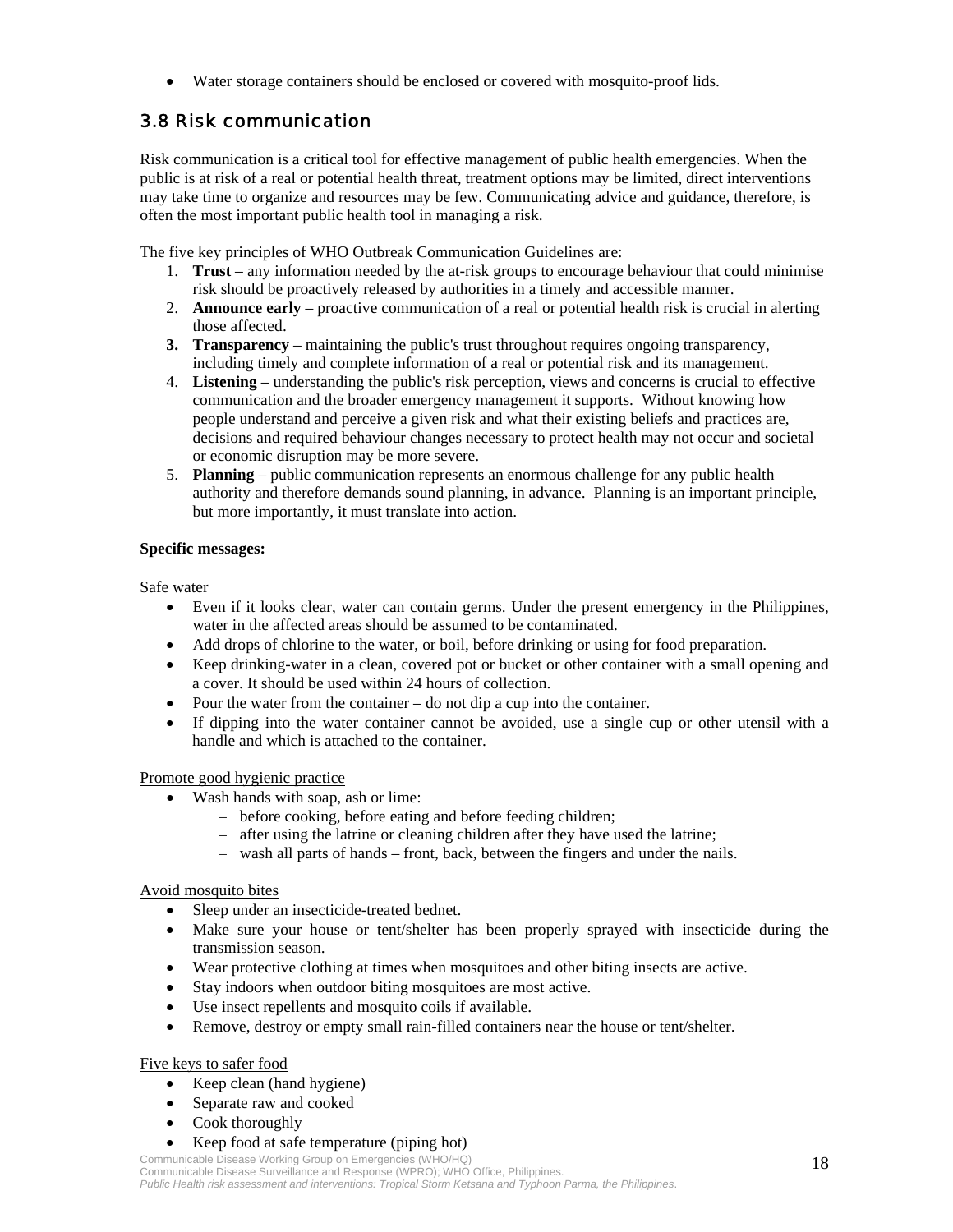• Use safe water and raw materials

#### Seek treatment early

- Diagnosis and treatment of fever, diarrhoea and other illnesses should be within 24 hours from observation of first signs of symptoms.
- For diarrhoea, oral dehydration salts made with safe (boiled and chlorinated) water should be consumed.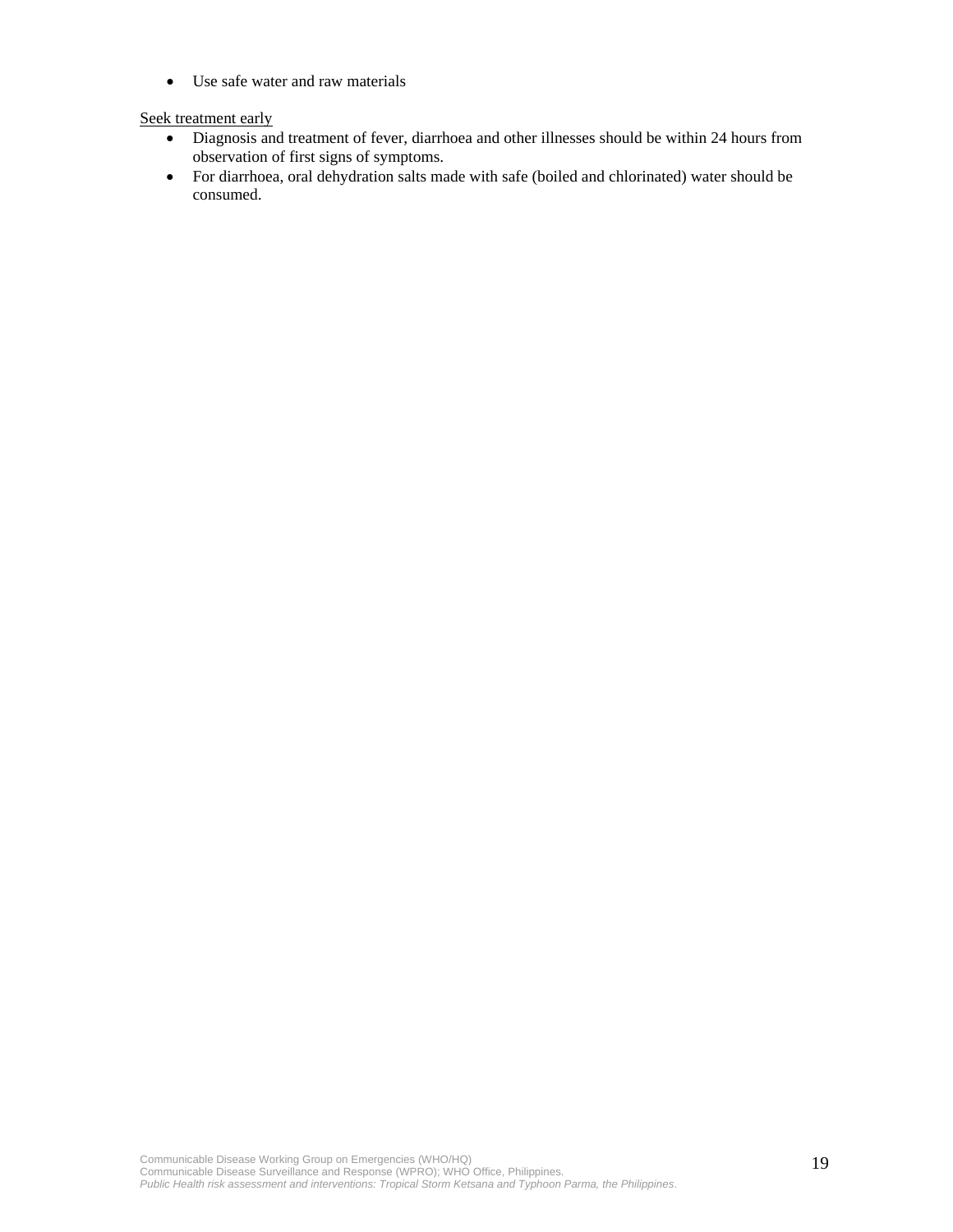# 4. INFORMATION SOURCES

#### **WHO headquarters/WHO Regional Office for Western Pacific Region (WPRO)**

Disease control in humanitarian emergencies (DCE), WHO/HQ

http://www.who.int/diseasecontrol\_emergencies/en/

Communicable Disease Surveillance and Response, WHO/WPRO http://www.wpro.who.int/sites/csr/overview.htm

Health Action in Crises (HAC), WHO/HQ http://www.who.int/hac/en/

#### **Child health in emergencies**

*Emergencies documents* 

http://www.who.int/child\_adolescent\_health/documents/emergencies/en/index.html

*IMCI Documents* 

http://www.who.int/child\_adolescent\_health/documents/imci/en/index.html

*Acute respiratory tract infections in children*  http://www.who.int/fch/depts/cah/resp\_infections/en/

*Pocket book for hospital care of children (WHO, 2005)* 

http://www.who.int/child\_adolescent\_health/documents/9241546700/en/index.html

#### **Dengue**

*Dengue haemorrhagic fever: diagnosis, treatment, prevention and control, 2nd ed. (WHO 1997)*  http://www.who.int/csr/resources/publications/dengue/Denguepublication/en/print.html

[forthcoming - Dengue: Guidelines for diagnosis, treatment, prevention and control. Third edition (WHO 2009)]

*Guidelines for Dengue Surveillance and Mosquito Control, Second Edition, WHO Regional Office for Western Pacific Region, 2003* 

http://www.wpro.who.int/publications/pub\_9290610689.htm

*Update on the principles and use of rapid tests in Dengue* WHO *Regional Office for Western Pacific Region April 2009* 

http://www.wpro.who.int/internet/resources.ashx/MVP/Update+on+dengue+rapid+tests\_15.04.09 \_final.pdf

*Guidelines for treatment of dengue fever and dengue haemorrhagic fever in small hospitals, New Delhi,* World Health Organization*,* WHO Regional Office for South-East Asia, 1999. [pdf-255 kb]

http://www.searo.who.int/LinkFiles/Dengue\_Guideline-dengue.pdf

*Dengue haemorrhagic fever: early recognition, diagnosis and hospital management an audiovisual guide for health-care workers responding to outbreaks.* 

http://www.who.int/csr/about/what\_we\_do/films/en/index.html

#### **Diarrhoeal diseases**

*Acute diarrhoeal diseases in complex emergencies: critical steps.*

http://www.who.int/cholera/publications/critical\_steps/

*Cholera outbreak: assessing the outbreak response and improving preparedness* http://www.who.int/cholera/publications/cholera\_outbreak/

*First steps for managing an outbreak of acute diarrhoea.* http://www.who.int/cholera/publications/first\_steps/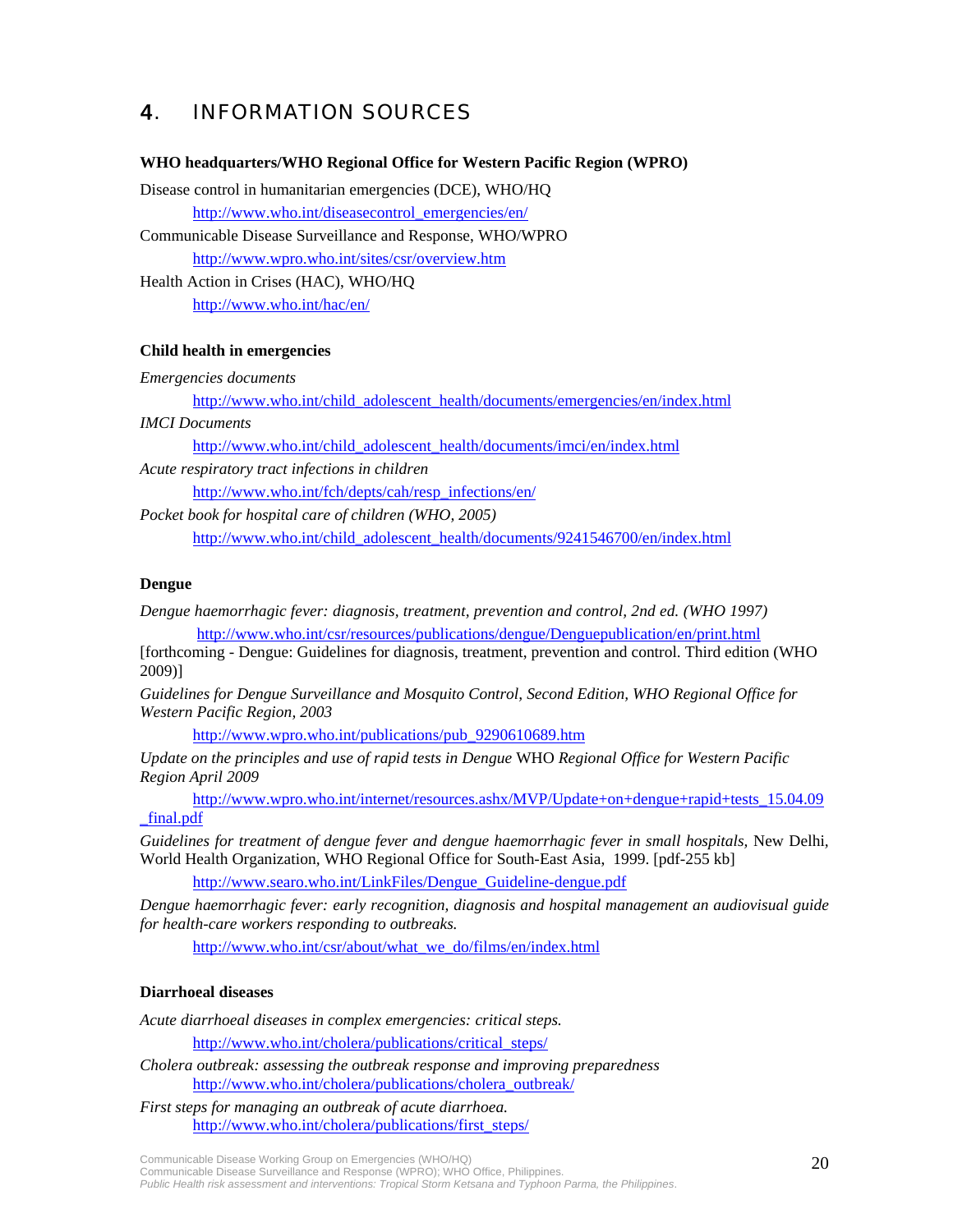*Guidelines for the control of shigellosis, including epidemics due to* Shigella dysenteriae *type 1*  http://www.who.int/topics/cholera/publications/shigellosis/

*Oral cholera vaccine use in complex emergencies: What next?* Report of a WHO meeting. Cairo, Egypt, 14–16 December 2005. [pdf-3200kb]

http://www.who.int/cholera/publications/cholera\_vaccines\_emergencies\_2005.pdf

*Background document: the diagnosis, treatment, and prevention of typhoid fever* (WHO, 2003)  $[pdf-230kb]$ 

http://whqlibdoc.who.int/hq/2003/WHO\_V&B\_03.07.pdf

#### **Drug donations**

*Guidelines for Drug Donations* (WHO, revised 1999) [pdf-270kb] http://whqlibdoc.who.int/hq/1999/WHO\_EDM\_PAR\_99.4.pdf

*Republic of the Philippines, Dept of Health. Guidelines on the Acceptance and Processing of Foreign and Local Donations During Emergency and Disaster Situations* 

http://209.85.135.132/search?q=cache:a24AAmAPI9sJ:www.philippineembassy.org.sg/Download.cfm%3FDPID%3D232%26DObjID%3D139%26FN%3D/ao2007- 0017.pdf+drug+donation+policy,+DOH,+Philippines&cd=2&hl=de&ct=clnk&gl=ch

#### **Environmental health in emergencies**

http://www.who.int/water\_sanitation\_health/hygiene/emergencies/en/

#### **Food safety**

- *Ensuring food safety in the aftermath of natural disasters*  http://www.who.int/foodsafety/foodborne\_disease/emergency/en/ *Foodborne disease outbreaks: guidelines for investigation and control*  http://www.who.int/foodsafety/publications/foodborne\_disease/fdbmanual/en/ *5 Keys to safer food : simple advice to consumers and food handlers*  http://www.who.int/foodsafety/consumer/5keys/en/index.html
- *Guideline for the safe preparation, storage and handling of powdered infant formula* (WHO, 2007) http://www.who.int/foodsafety/publications/micro/pif2007/en/index.html

#### **Gender & gender-based violence**

*IASC Guidelines for Gender-based Violence Interventions in Humanitarian Settings* (2005) [pdf-1900kb] *Arabic, English, French, bahasa, Spanish* 

http://www.humanitarianinfo.org/iasc/content/products/docs/tfgender\_GBVGuidelines2005.pdf http://www.humanitarianinfo.org/iasc/pageloader.aspx?page=content-subsidi-tf\_gender-gbv

*IASC Gender Handbook in Humanitarian Action Women, Girls, Boys and Men Different Needs – Equal Opportunities* (2006) [pdf-3200kb]

http://www.humanitarianinfo.org/iasc/content/documents/subsidi/tf\_gender/IASC%20Gender%20 Handbook%20(Feb%202007).pdf

http://www.humanitarianinfo.org/iascweb2/pageloader.aspx?page=content-productsproducts&productcatid=3

*WHO/UNHCR Clinical management of rape survivors: Developing protocols for use with refugees and internally displaced persons. 2004 - Revised edition* 

http://www.who.int/reproductive-health/publications/clinical\_mngt\_rapesurvivors/ http://www.who.int/reproductivehealth/publications/emergencies/924159263X/en/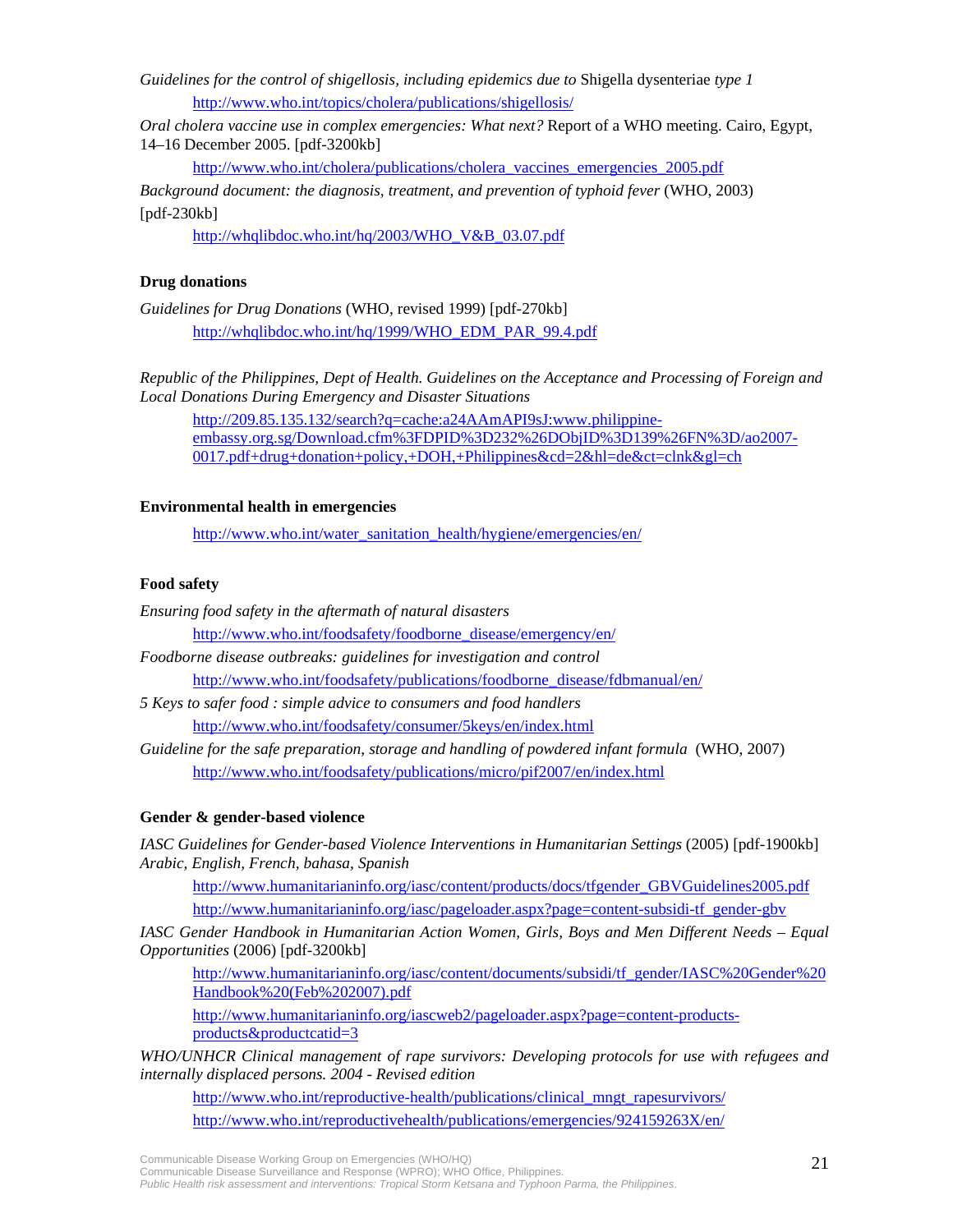#### **Hepatitis**

Hepatitis A

http://www.who.int/csr/disease/hepatitis/whocdscsredc2007/en/

#### Hepatitis E

http://www.who.int/csr/disease/hepatitis/whocdscsredc200112/en/ http://www.who.int/mediacentre/factsheets/fs280/en/

#### **HIV/AIDS**

*Guidelines for HIV/AIDS interventions in emergency settings: Inter-Agency Standing Committee (IASC) guidelines* 

www.who.int/3by5/publications/documents/iasc/en/

#### **Immunization, vaccines and biologicals**

http://www.who.int/immunization/en/

#### **Laboratory specimen collection**

*Guidelines for the collection of clinical specimens during field investigation of outbreaks* (WHO, 2000) http://www.who.int/csr/resources/publications/surveillance/WHO\_CDS\_CSR\_EDC\_2000\_4/en/

#### **Leptospirosis**

http://www.who.int/water\_sanitation\_health/diseases/leptospirosis/en/

#### **Malaria**

Global Malaria Programme: Epidemics and emergencies http://www.who.int/malaria/epidemicsandemergencies.html *Guidelines for the treatment of malaria (WHO, 2006)*  http://www.who.int/malaria/docs/TreatmentGuidelines2006.pdf

*Malaria control in complex emergencies. An inter-agency field handbook* (WHO, 2005) [pdf-1500kb] http://www.who.int/malaria/docs/ce\_interagencyfhbook.pdf

#### **Malnutrition**

*Communicable diseases and severe food shortage situations* (WHO, 2005) [pdf-250kb] http://www.who.int/diseasecontrol\_emergencies/guidelines/Severe\_food\_shortages.pdf *The management of nutrition in major emergencies.*(WHO, 2000) [pdf-12 800kb]

http://whqlibdoc.who.int/publications/2000/9241545208.pdf

*Infant and Young Child Feeding in Emergencies. Operational guidance for emergency relief staff and programme managers* (IFE, 2007) [pdf-870kb]

http://www.ennonline.net/pool/files/ife/ops-guidance-2-1-english-010307.pdf

*Guidelines for the inpatient treatment of severely malnourished children* (WHO, 2003) [pdf-400kb] http://www.who.int/nutrition/publications/guide\_inpatient\_text.pdf

*Management of the child with a serious infection or severe malnutrition: guidelines at first referral level in developing countries* (WHO, 2000)

http://www.who.int/child\_adolescent\_health/documents/fch\_cah\_00\_1/en/index.html

#### Nutrition in emergencies publications

http://www.who.int/nutrition/publications/nut\_emergencies/en/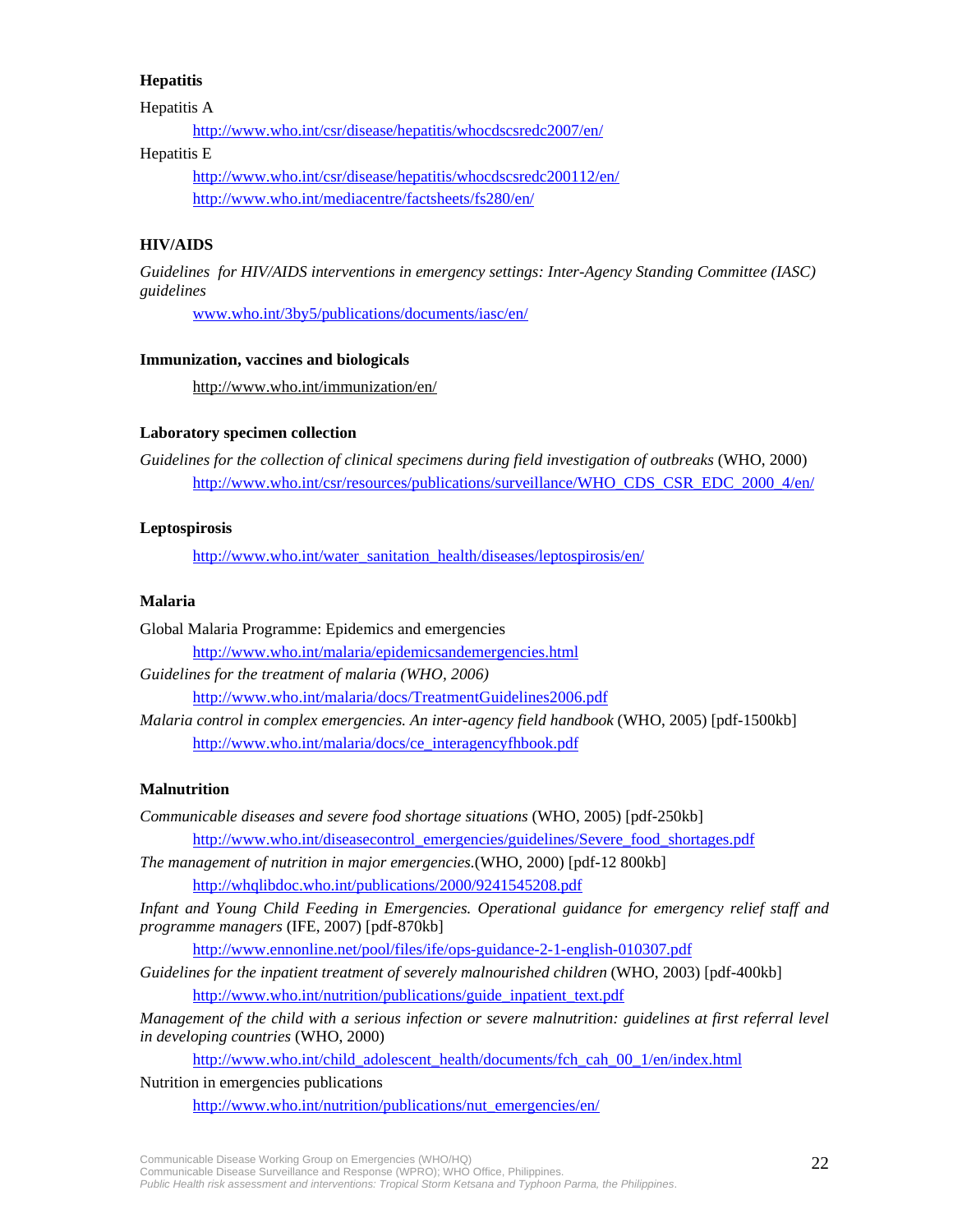#### **Management of dead bodies**

*Management of dead bodies after disasters: a field manual for first responders* (PAHO, 2006) [pdf-1100kb]

http://www.paho.org/english/dd/ped/DeadBodiesFieldManual.pdf *Management of dead bodies in disaster situations (WHO, 2004)* 

http://www.paho.org/english/DD/PED/DeadBodiesBook.pdf

#### **Measles**

*WHO/UNICEF Joint Statement on reducing measles mortality in emergencies* [pdf-640kb] http://whqlibdoc.who.int/hq/2004/WHO\_V&B\_04.03.pdf

*WHO Measles Vaccine Position paper* 

http://www.who.int/immunization/wer7914measles\_April2004\_position\_paper.pdf

*Response to measles outbreaks in measles mortality reduction settings (*This publication replaces "WHO Guidelines for Epidemic Preparedness and Response to Measles Outbreaks", May 1999.)

http://www.who.int/immunization/documents/WHO\_IVB\_09.03/en/index.html

http://www.who.int/immunization/documents/date/en/index.html

#### *WHO measles information*

http://www.who.int/immunization/topics/measles/en/index.html

#### *Measles fact sheet*

http://www.who.int/mediacentre/factsheets/fs286/en/

#### **Medical waste in emergencies**

http://www.who.int/water\_sanitation\_health/medicalwaste/emergmedwaste/en/

- *Guidelines for Safe Disposal of Unwanted Pharmaceuticals in and after Emergencies* (WHO, 1999) http://www.healthcarewaste.org/en/documents.html?id=15&suivant=16
- *Four steps for the sound management of health-care waste in emergencies* (WHO, 2005) http://www.healthcarewaste.org/en/documents.html?id=184&suivant=8

#### **Meningitis**

*Control of epidemic meningococcal disease. WHO practical guideline,* 2nd edition (WHO, 1998) http://www.who.int/csr/resources/publications/meningitis/WHO\_EMC\_BAC\_98\_3\_EN/en/

#### **Mental health in emergencies**

http://www.who.int/mental\_health/resources/emergencies/en/index.html

*IASC Guidelines on Mental Health and Psychosocial support in Emergency settings* (2007) [pdf-800kb]

http://www.humanitarianinfo.org/iasc/content/products/docs/Guidelines%20IASC%20Mental%20 Health%20Psychosocial.pdf

http://www.humanitarianinfo.org/iascweb2/pageloader.aspx?page=content-productsproducts&productcatid=22

#### **Ministry of Health Philippines**

http://www.doh.gov.ph/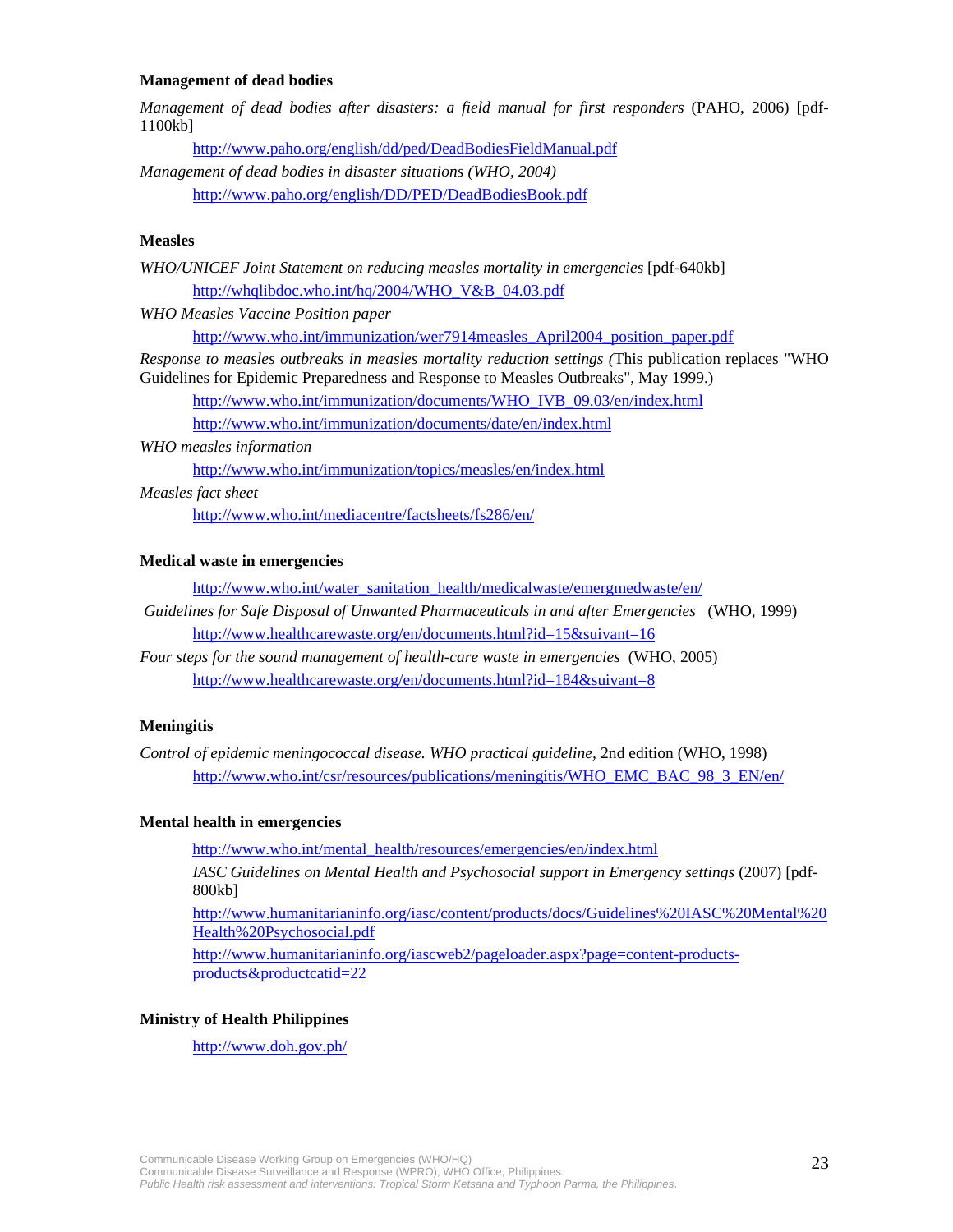#### **Pandemic influenza**

http://www.who.int/csr/disease/swineflu/en/index.html

*Global Influenza Program* 

http://www.who.int/csr/disease/influenza/en/

*Pandemic influenza preparedness and mitigation in refugee and displaced populations. Second edition*  May 2008*.*[pdf -550 kb]

http://www.who.int/diseasecontrol\_emergencies/HSE\_EPR\_DCE\_2008\_3rweb.pdf

#### **Polio**

*WHO-recommended surveillance standard of poliomyelitis* http://www.who.int/immunization\_monitoring/diseases/poliomyelitis\_surveillance/en/index.html

#### **Reproductive Health in Emergencies**

http://www.who.int/topics/reproductive\_health/en/

*Minimal Initial Service package (MISP) for Reproductive Health in Crisis Situations*  http://www.searo.who.int/LinkFiles/Publications\_MISP.pdf

#### **Risk communication**

*WHO Outbreak Communication Planning Guide, 2008.* 

http://www.who.int/ihr/elibrary/WHOOutbreakCommsPlanngGuide.pdf *WHO Outbreak communication guidelines*  http://www.who.int/infectious-disease-news/IDdocs/whocds200528/whocds200528en.pdf

#### *Specific messages:*

Hand hygiene: http://www.who.int/gpsc/5may/How\_To\_HandWash\_Poster.pdf Food safety: http://www.who.int/foodsafety/publications/consumer/5keys/en/index.html Preventing water-related diseases: http://www.who.int/features/qa/31/en/

#### **Snakebite**

*Guidelines for the clinical management of snakebite in the South-East Asia Region*  http://www.searo.who.int/LinkFiles/SDE\_mgmt\_snake-bite.pdf

#### **Surgical care (see also Tetanus and Wounds and Injuries sections below)**

*Integrated Management of Essential and Emergency Surgical Care (IMEESC) tool kit*  http://www.who.int/surgery/publications/imeesc/en/index.html

#### **Tetanus**

*Immunological basis of immunisation – tetanus* 

http://www.who.int/immunization/documents/ISBN9789241595551/en/index.html

*WHO Position Paper on Tetanus Immunisation*  http://www.who.int/immunization/wer8120tetanus\_May06\_position\_paper.pdf

Communicable Disease Working Group on Emergencies (WHO/HQ) Communicable Disease Surveillance and Response (WPRO); WHO Office, Philippines. *Public Health risk assessment and interventions: Tropical Storm Ketsana and Typhoon Parma, the Philippines*.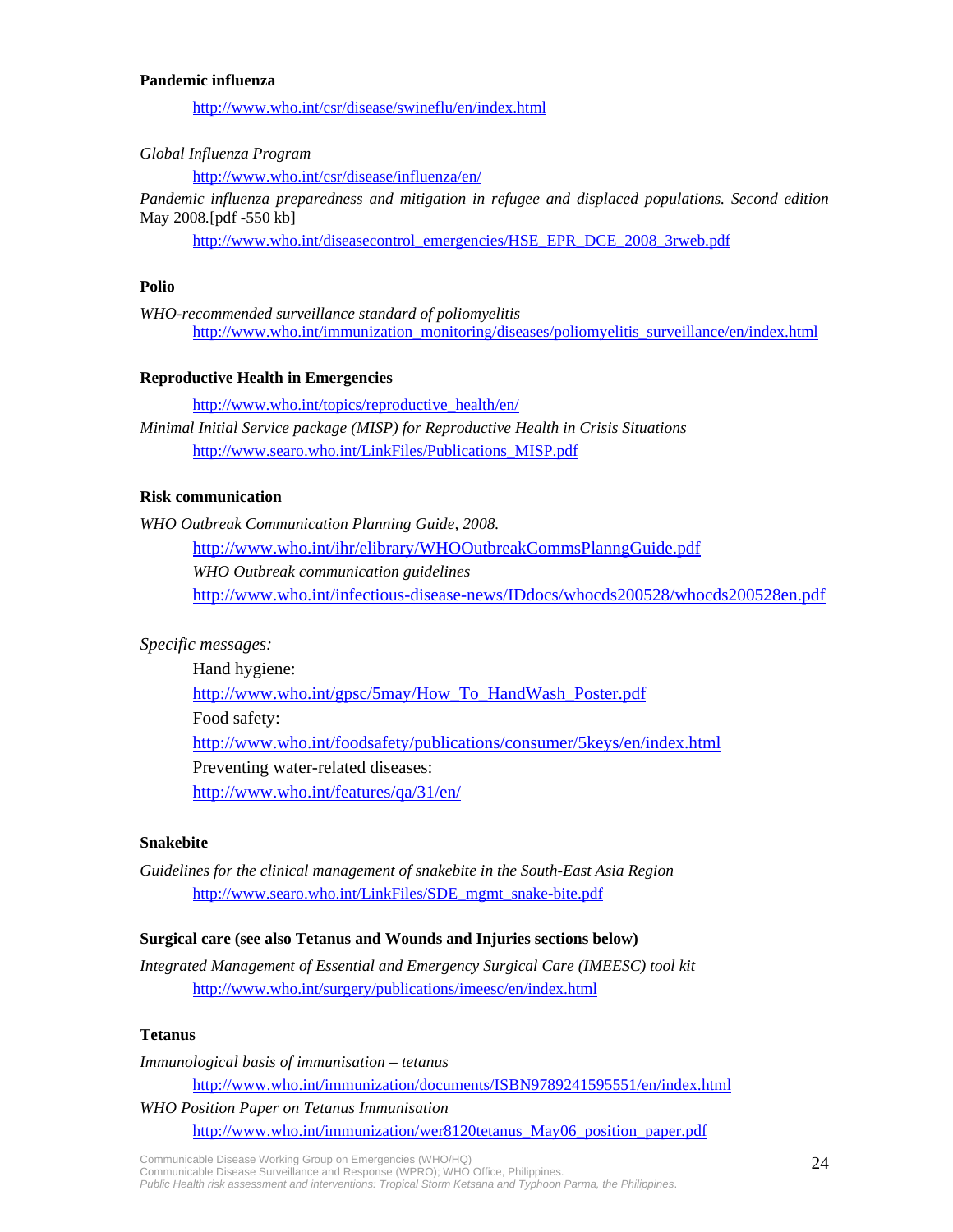#### **Travel advice**

*Guide on Safe Food for Travellers*  http://www.who.int/foodsafety/publications/consumer/travellers/en/index.html *International Travel and Health* (2008) http://www.who.int/ith/en/

#### **Tuberculosis**

*Tuberculosis care and control in refugee and displaced populations*. *An interagency field manual* (2007). [pdf-960kb]

http://whqlibdoc.who.int/publications/2007/9789241595421\_eng.pdf.

#### **Vector control**

*Integrated vector management* 

http://www.who.int/malaria/integratedvectormanagement.html

*Malaria vector control* 

http://www.who.int/malaria/vectorcontrol.html

*Pesticides and their application for the control of vectors and pests of public health importance* (2006) [pdf-820kb]

http://whqlibdoc.who.int/hq/2006/WHO\_CDS\_NTD\_WHOPES\_GCDPP\_2006.1\_eng.pdf

#### **Water and Sanitation**

- *Guidelines for drinking-water quality, third edition, incorporating first addendum*  http://www.who.int/water\_sanitation\_health/dwq/gdwq3rev/en/index.html
- *Environmental health in emergencies and disasters: a practical guide*

http://www.who.int/water\_sanitation\_health/emergencies/emergencies2002/en/index.html

*WHO Technical notes for emergencies* 

http://www.who.int/water\_sanitation\_health/hygiene/envsan/technotes/en/index.html

*Frequently asked questions in case of emergencies* 

http://www.who.int/water\_sanitation\_health/emergencies/qa/en/index.html

*Four steps for the sound management of health-care waste in emergencies*  http://www.healthcarewaste.org/en/documents.html?id=184&suivant=25

#### **Wounds and Injuries** (See also Tetanus above)

*Prevention and management of wound infection* [pdf-40kb] http://www.who.int/hac/techguidance/tools/guidelines\_prevention\_and\_management\_wound\_infe ction.pdf

- *Integrated Management of Essential and Emergency Surgical Care (IMEESC) tool kit*  http://www.who.int/surgery/publications/imeesc/en/index.html
- *Best Practice Guidelines on Emergency Surgical Care in Disaster Situations* [pdf-2254kb] http://www.who.int/surgery/publications/BestPracticeGuidelinesonESCinDisasters.pdf
- *WHO generic essential emergency equipment list* [pdf-111kb] http://www.who.int/surgery/publications/EEEGenericListFormatted%2006.pdf

#### **Zoonotic diseases**

http://www.who.int/zoonoses/resources/en/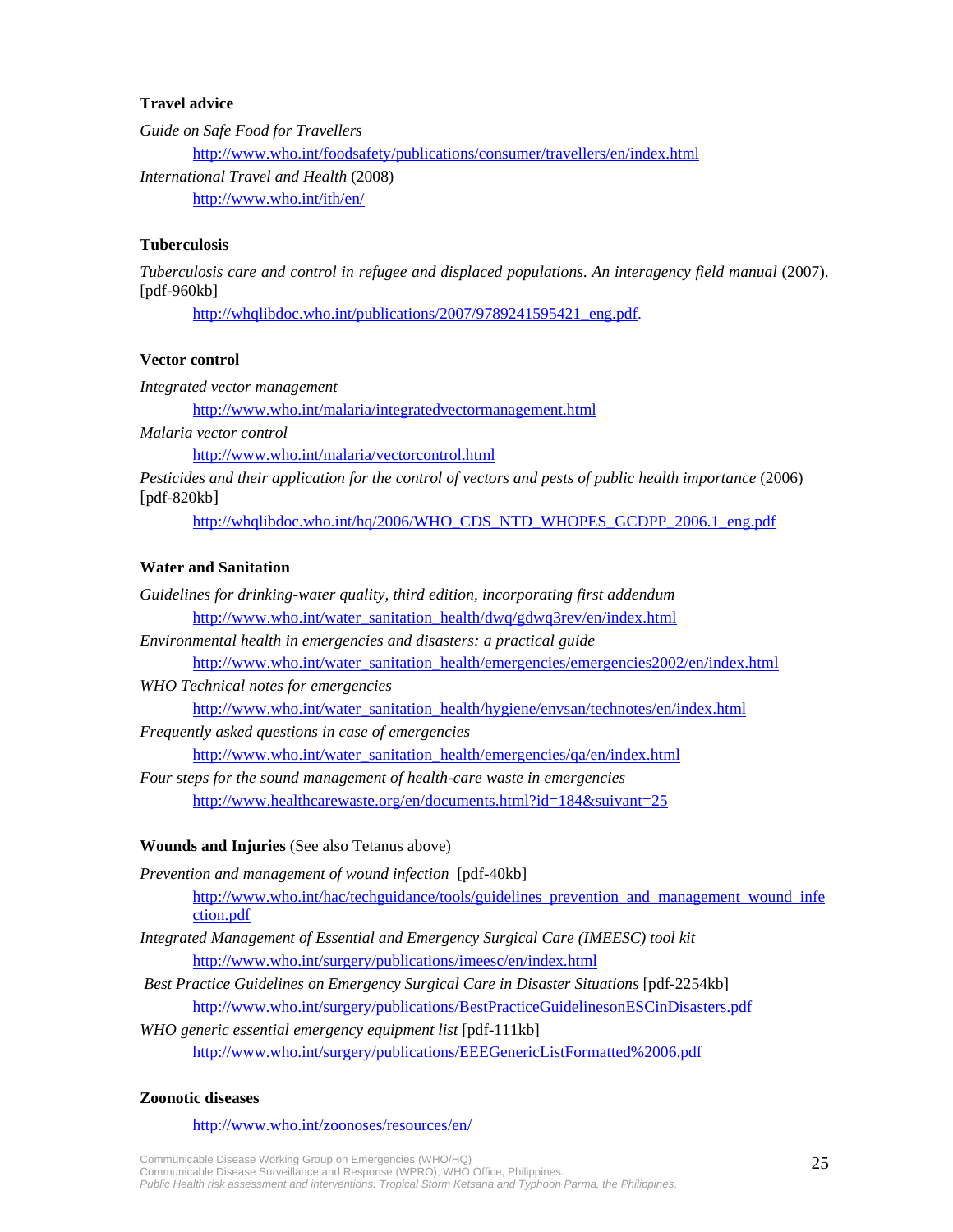## 5. WHO-RECOMMENDED CASE DEFINITIONS

#### **ACUTE DIARRHOEA**

Acute diarrhoea (passage of 3 or more loose stools in the past 24 hours) with or without dehydration.

#### **SUSPECTED CHOLERA**

**In an area where cholera is not known to be present:** a person aged >5 years with severe dehydration or death from acute watery diarrhoea with or without vomiting. **In an area where there is a cholera outbreak:** a person aged >5 years with acute watery diarrhoea with or without vomiting.

#### **To confirm a case of cholera:**

Isolation of *Vibrio cholera* O1 or O139 from a diarrhoeal stool sample.

#### **BLOODY DIARRHOEA**

Acute diarrhoea with visible blood in the stool. **To confirm a case of epidemic bacillary dysentery:** take a stool specimen for culture and blood for serology; isolation of *Shigella dysenteriae* type 1.

#### **ACUTE FLACCID PARALYSIS (SUSPECTED POLIOMYELITIS)**

Acute flaccid paralysis in a child aged <15 years, including Guillain–Barré syndrome, or any acute paralytic illness in a person of any age in whom poliomyelitis is suspected.

#### **ACUTE HAEMORRHAGIC FEVER SYNDROME**

Acute onset of fever (duration of less than 3 weeks) and any of the following:

- haemorrhagic or purpuric rash
- vomiting with blood
- cough with blood
- blood in stools
- epistaxis
- other haemorrhagic symptoms.

#### **ACUTE JAUNDICE SYNDROME**

Illness with acute onset of jaundice **and** absence of any known precipitating factors **and/or** fever.

#### **ACUTE LOWER RESPIRATORY TRACT INFECTIONS/ PNEUMONIA IN CHILDREN AGED <5 YEARS**

Cough or difficulty breathing

**and** 

Breathing 50 or more times per minute for infants aged 2 months to 1 year

Breathing 40 or more times per minute for children aged 1 to 5 years

#### **and**

No chest indrawing, no stridor, no general danger signs.

*Note:* **Severe pneumonia** *=* cough or difficulty breathing **+ one or more of the following (**inability to drink or breastfeed, severe vomiting, convulsions, lethargy or unconsciousness) or chest indrawing or stridor in a otherwise calm child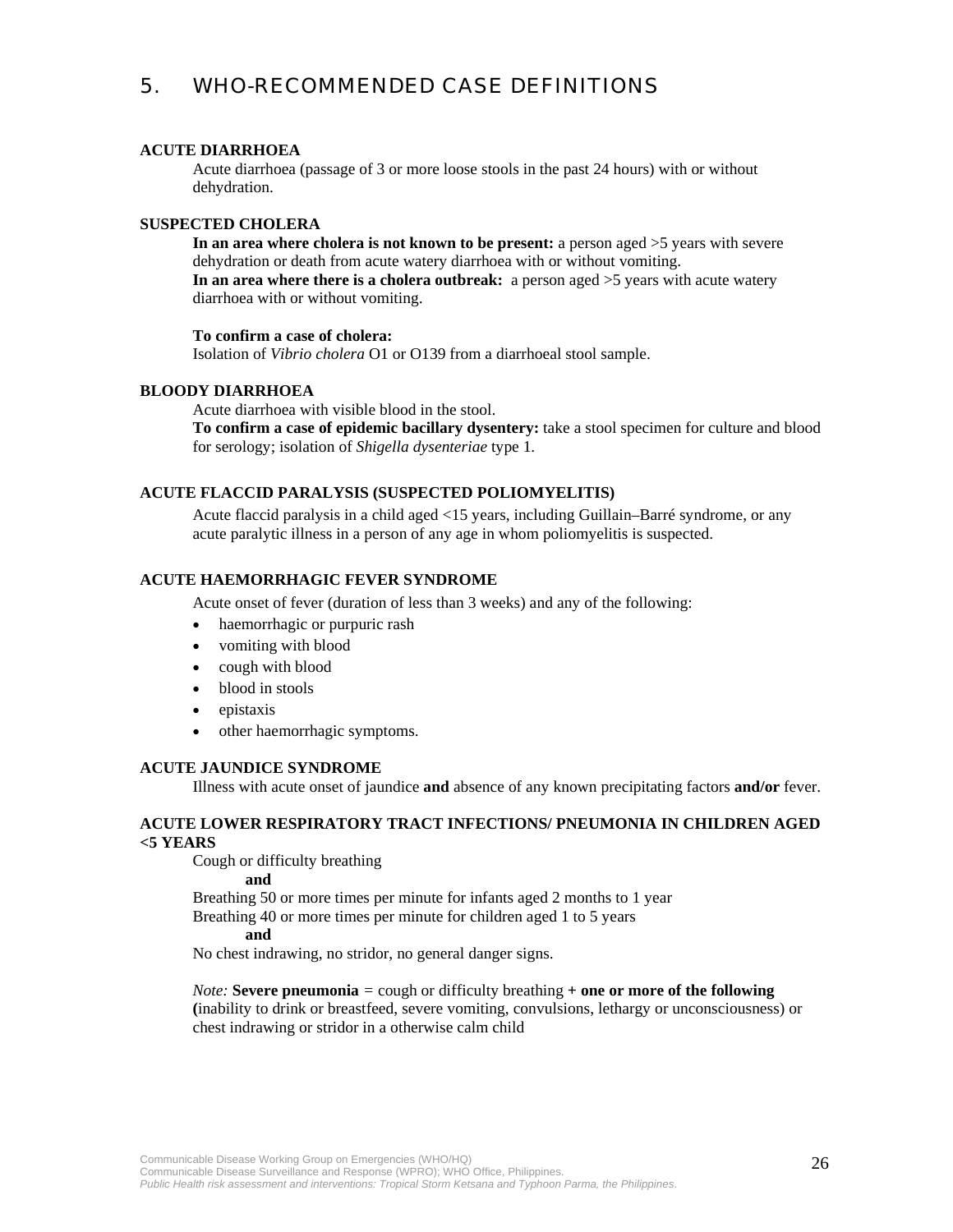#### **MALARIA**

Person with current fever or history of fever within the past 48 hours (with or without other symptoms such as nausea, vomiting and diarrhoea, headache, back pain, chills, muscle pain) with positive laboratory test for malaria parasites (blood film (thick or thin smear) or rapid diagnostic test).

#### *In children*

Uncomplicated malaria

Fever AND no general danger signs such as lethargy or unconsciousness, convulsions, or inability to eat or drink. Where possible, confirm malaria with laboratory test.

Severe malaria

Fever AND general danger signs (lethargy or unconsciousness, convulsions, or inability to eat or drink).

#### **MEASLES**

Fever **and** maculopapular rash (i.e. non-vesicular) **and** cough, coryza (i.e. runny nose) or conjunctivitis (i.e. red eyes).

**or** 

Any person in whom a clinical health worker suspects measles infection.

#### **To confirm a case of measles:**

Presence of measles-specific IgM antibodies.

#### **MENINGITIS**

*Suspected case* 

Sudden onset of fever  $(>38.5 \degree C)$  with stiff neck.

In patients aged <12 months, a suspected case of meningitis occurs when fever is accompanied by a bulging fontanelle.

*Probable case of bacterial meningitis*  Suspected case of acute meningitis, as defined above, with turbid cerebrospinal fluid.

#### *Probable case of meningococcal meningitis*

Suspected case of meningitis, as defined above **and** gram stain showing gram-negative diplococcus

**or** ongoing epidemic **or** petechial or purpural rash.

#### *Confirmed case of meningococcal meningitis*

Suspected or probable case, as defined above, with **either** positive-CSF antigen detection for *Neisseria meningitidis* **or** positive CSF culture or blood with identification of *N. meningitidis*.

#### **TETANUS**

#### *Adult tetanus*

Either of the following signs 3–21 days following an injury or wound:

- trismus of the facial muscles or risus sardonicus
- painful muscular contractions.
- *Neonatal tetanus*

Any neonate with normal ability to suck and cry during the first 2 days of life who, between day 3 and day 28, cannot suck normally, or any neonate who becomes stiff or has spasms or both.

#### **UNEXPLAINED FEVER**

Fever (body temperature  $>38.5$  °C) for  $>48$  hours and without other known etiology.

#### **UNEXPLAINED CLUSTER OF HEALTH EVENTS**

An aggregation of cases with similar symptoms and signs of unknown cause that are closely grouped in time and/or place.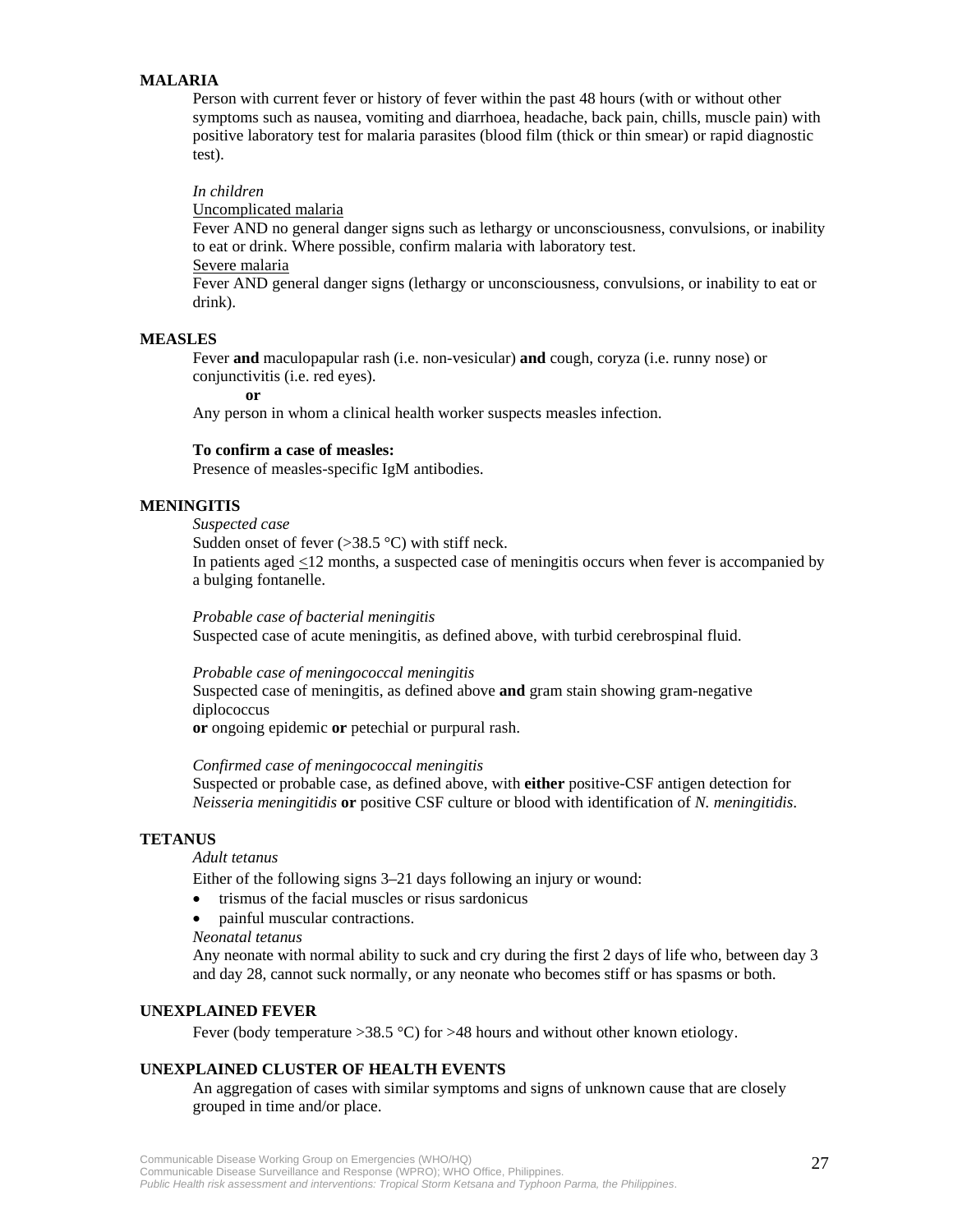# 6. Staff health

#### **Vaccinations and malaria prophylaxis recommended for staff deployed to the Philippines**

Emergency settings differ vastly, including their epidemiological context. It is thus essential that medical preparation is as comprehensive as possible (within the limitations imposed by departure at short notice) and tailored specifically for the Philippines.

A minimum period of time is required following vaccination, to build up protective levels of antibodies. A series of injections may be necessary. It is advised that staff receive vaccinations 2 weeks in advance of departure if possible (see table below). In the event of immediate departure, the duration of the mission may influence the choice of vaccines.

Personal protection against mosquito bites, both during the day and at night is important in preventing vector-borne diseases such as dengue, Japanese encephalitis and malaria (long-sleeved clothes, repellents, mosquito nets).

Basic knowledge of First Aid and stress management is important. Some teams may have to handle large numbers of dead bodies. The emotional overload in performing such an unusual and heavy task without specific training, can provoke significant reactions of traumatic stress and even lead to psychological trauma. Although not always avoidable, good preparation can be useful in preventing and limiting stress. (For additional information, see section 4, *Travel advice*).

| NB: A Yellow Fever vaccination certificate is required from travelers coming from infected areas |                               |                             |                                                                                                                                                                                                                                                                 |  |
|--------------------------------------------------------------------------------------------------|-------------------------------|-----------------------------|-----------------------------------------------------------------------------------------------------------------------------------------------------------------------------------------------------------------------------------------------------------------|--|
|                                                                                                  | <b>Vaccine</b>                | <b>Comments</b><br>Validity |                                                                                                                                                                                                                                                                 |  |
| <b>Essential</b>                                                                                 |                               |                             |                                                                                                                                                                                                                                                                 |  |
|                                                                                                  | Diphtheria                    | 10 years                    | Can be combined with tetanus.                                                                                                                                                                                                                                   |  |
|                                                                                                  | Tetanus                       | 10 years                    | Booster dose is recommended if not taken in the last 10 years                                                                                                                                                                                                   |  |
|                                                                                                  | Polio                         | 10 years                    |                                                                                                                                                                                                                                                                 |  |
|                                                                                                  | Typhoid                       | 3 years                     |                                                                                                                                                                                                                                                                 |  |
|                                                                                                  | Hepatitis A                   | life                        | If there is no proof of immunity by vaccine or illness, even if<br>departure at short notice. Can be combined with Hepatitis B.                                                                                                                                 |  |
|                                                                                                  | Hepatitis B                   | 15 years                    |                                                                                                                                                                                                                                                                 |  |
|                                                                                                  | Cholera                       | 6<br>months                 | If there is sufficient time, 2 oral doses to be taken one week apart.<br>Immunity is obtained 1 week after the second dose of the<br>Dukoral™ vaccine which can provide protection from both<br>Vibrio cholerae serotype O1 and ETEC (enterotoxigenic E. Coli). |  |
|                                                                                                  |                               |                             |                                                                                                                                                                                                                                                                 |  |
| Optional                                                                                         | Meningitis<br><b>ACYW 135</b> | 3 years                     | No recent outbreak, but potential risk of cases in such context<br>(prolonged mission).                                                                                                                                                                         |  |
|                                                                                                  | Measles                       |                             | Potential risk in emergency situation. If not fully immunized in<br>childhood, obtain vaccination.                                                                                                                                                              |  |
|                                                                                                  | Japanese<br>encephalitis      |                             | 3 doses over a 30-day period (days 0, 7, 30). Systemic side<br>effects reported in around 10% of those receiving vaccine.                                                                                                                                       |  |

#### *A - Vaccination recommendations*

#### *B - Malaria prophylaxis and treatment*

**Malaria prophylaxis** is recommended for all staff deployed to rural areas <600 m (<1,969 ft) on islands of Luzon, Palawan, and Mindanao. Prophylaxis is not considered necessary in urban areas. The risk is predominantly due to *P.falciparum.* The recommended drugs for prophylaxis are:

| <b>Medication</b>                                                            | <b>Start of treatment</b> | <b>Dosage</b>                 |
|------------------------------------------------------------------------------|---------------------------|-------------------------------|
| <b>Atovaquone</b> 250 mg $\&$ <b>Proguanil</b> 100 mg $\vert$ One day before |                           | One tablet daily until 7 days |
| (Malarone)                                                                   | exposure                  | after last exposure           |

Communicable Disease Working Group on Emergencies (WHO/HQ)

*Public Health risk assessment and interventions: Tropical Storm Ketsana and Typhoon Parma, the Philippines*.

Communicable Disease Surveillance and Response (WPRO); WHO Office, Philippines.